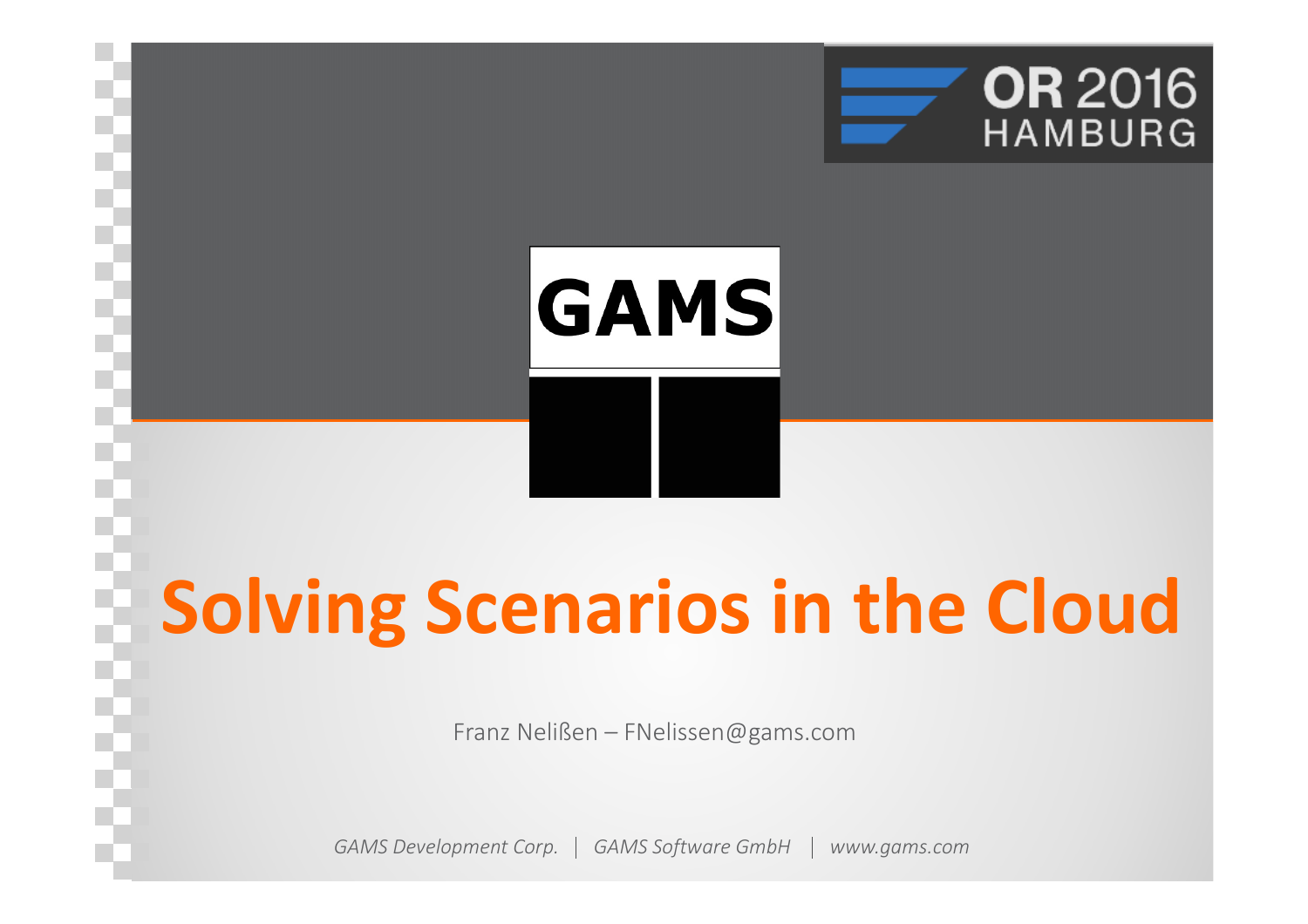## **GAMS - History**

 $\bigodot$ 

 $\bullet$ 

- *Roots: World Bank, 1976*
- Alex Meeraus founded GAMS Development Corp. (USA) in 1987 and GAMS Software GmbH (Germany) in 1995
	- $\bullet$  New management team in 2016



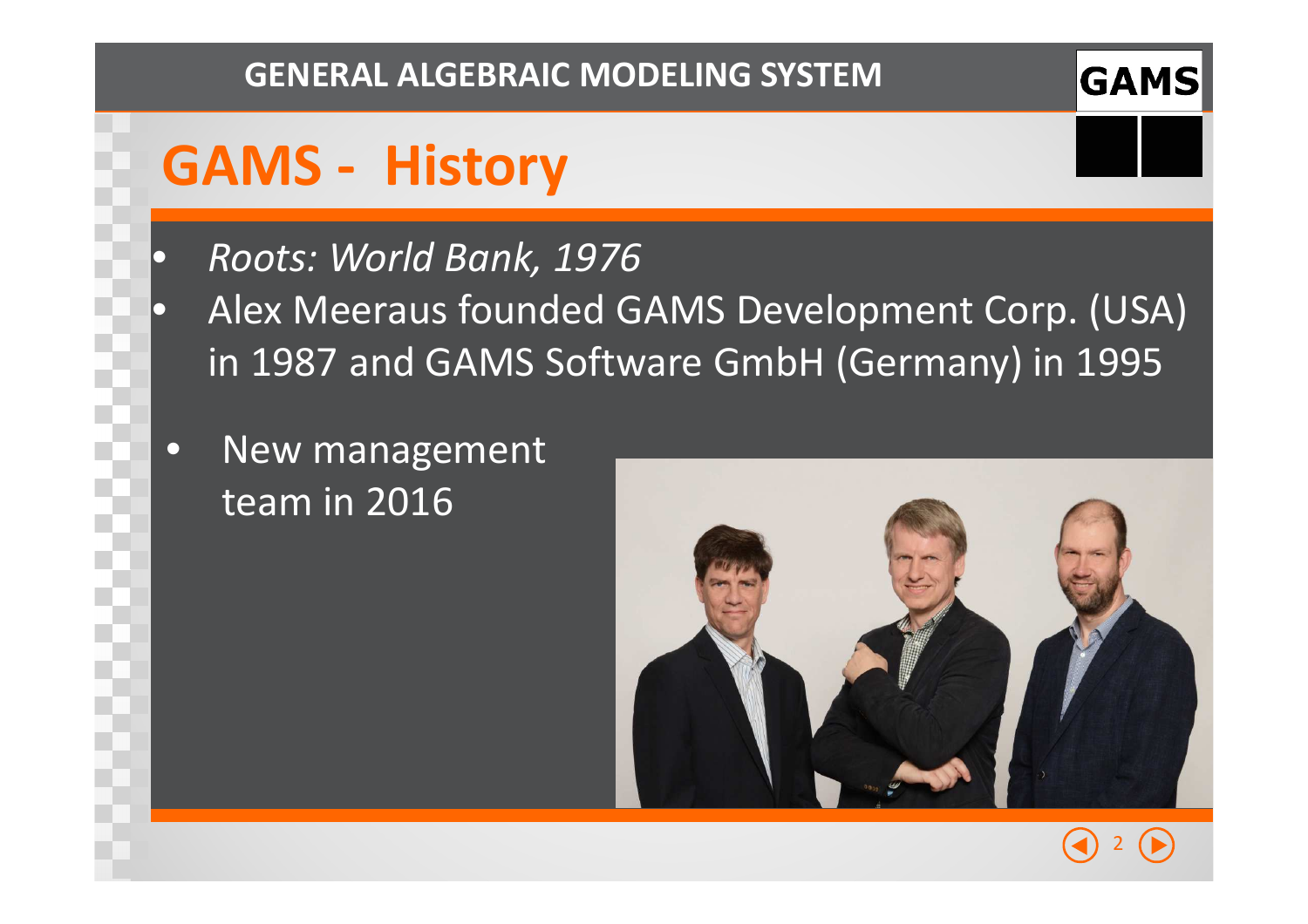## **GAMS - Product**

#### **G**eneral **A**lgebraic **M**odeling **S**ystem

- **•** Pioneered Algebraic Modeling Languages: Model is  $\bullet$ executable algebraic description of optimization problem
	- $\triangleright$  Made mathematical optimization available to broader audience (domain experts)
	- $\triangleright$  Increased productivity tremendously
	- 2012 INFORMS Impact Prize
- $\bullet$  Evolution through more than 25 years of R&D and user feedback
- Maturity through experience and rigorous testing $\bullet$

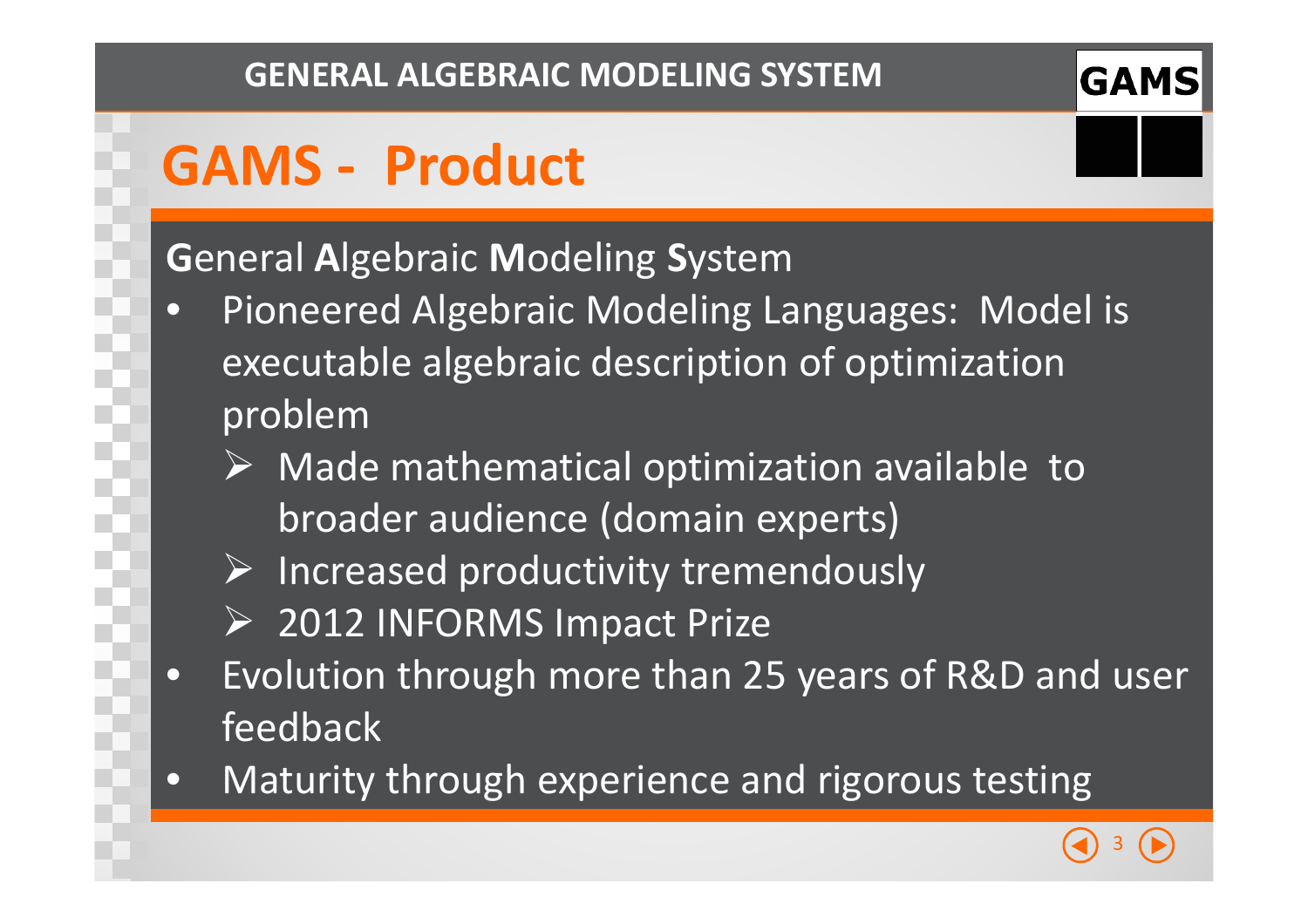## **Agenda**

#### **GAMS – Basic Concepts**

#### Application: Solving Scenarios in the Cloud

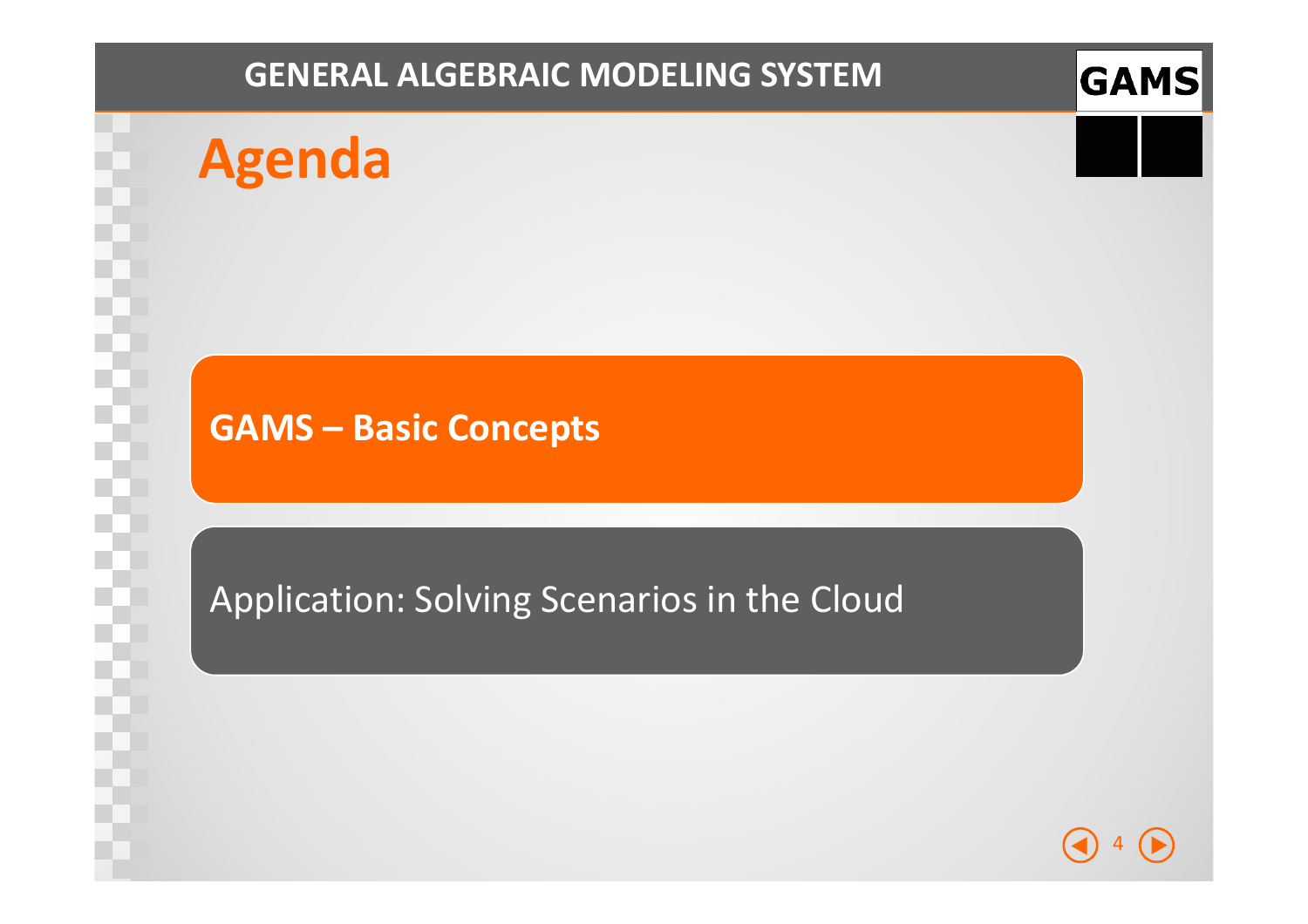# **GAMS at a Glance**

Powerful algebraic modeling language with open architecture and uniform interface to all major commercial and academic solvers (30+ integrated)

Robust, scalable state-of-the-art modeling technology for complex, large-scale modeling applications

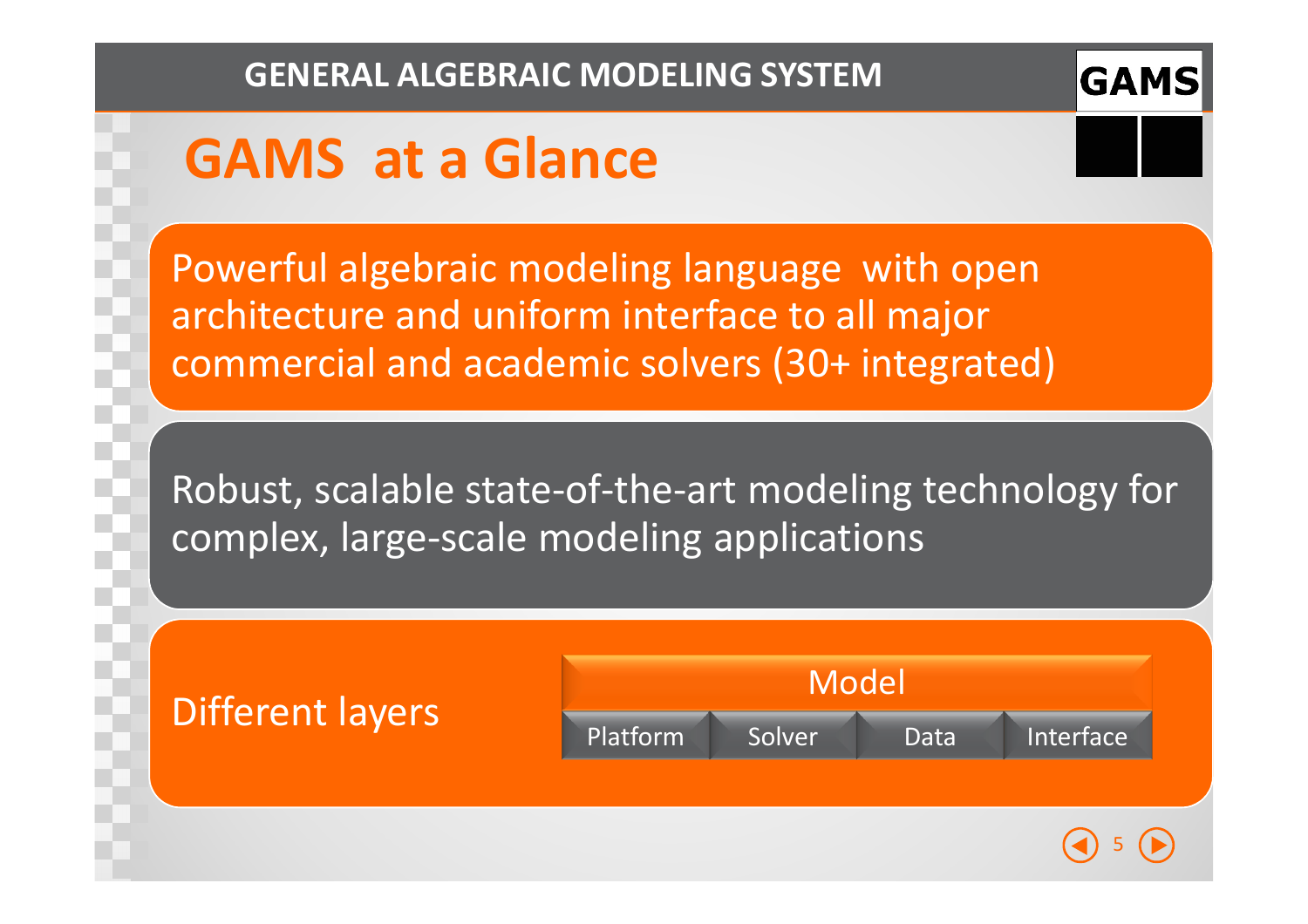#### **GAMS**

## **Separation of Model and Platform**

|                        |                   |                            | Solver/Platform availability - 24.7 |                |                |                |                        |
|------------------------|-------------------|----------------------------|-------------------------------------|----------------|----------------|----------------|------------------------|
|                        | x86 32bit         | x86 64bit                  | x86 64bit                           | x86 64bit      | x86 64bit      | Sparc 64bit    | <b>IBM Power 64bit</b> |
|                        | <b>MS Windows</b> | <b>MS Windows</b>          | Linux                               | <b>MacOS X</b> | <b>SOLARIS</b> | <b>SOLARIS</b> | <b>AIX</b>             |
| <b>ALPHAECP</b>        | v                 | ✓                          | ✓                                   | v              | ✓              | v              | v                      |
| <b>ANTIGONE 1.1</b>    | v                 |                            |                                     |                |                |                |                        |
| <b>BARON</b>           | v                 |                            |                                     |                |                |                |                        |
| <b>BDMLP</b>           | v                 |                            |                                     |                |                |                | ✓                      |
| <b>BONMIN 1.8</b>      | v                 | <b>Supported Platforms</b> |                                     |                |                |                |                        |
| <b>CBC 2.9</b>         |                   |                            |                                     |                |                |                |                        |
| <b>CONOPT 3</b>        | ັ                 |                            |                                     |                |                |                | v                      |
| COUENNE 0.5            |                   |                            | v                                   | v              | ✓              |                |                        |
| <b>CPLEX 12.6</b>      |                   |                            |                                     | ✓              |                |                |                        |
| <b>DECIS</b>           |                   |                            |                                     |                |                |                |                        |
| DI                     |                   |                            |                                     |                |                |                |                        |
| GI                     | Linux             | v                          |                                     |                |                | IBM            |                        |
| GI                     |                   | v                          |                                     |                | <b>DRACLE'</b> |                |                        |
| Windows<br>GI          |                   | v                          |                                     |                |                |                |                        |
| IP                     | v                 |                            |                                     |                |                |                |                        |
| KI                     |                   | ✓                          | Welcome to Mac OS X                 |                | <b>SOLARIS</b> |                |                        |
| KNITRO 10.0            | v                 | ✓                          |                                     |                |                |                |                        |
| <b>LGO</b>             |                   |                            |                                     |                |                |                |                        |
| LINDO 9.0              |                   |                            |                                     | v              |                |                |                        |
| LINDOGLOBAL 9.0        |                   |                            |                                     |                |                |                |                        |
| <b>LOCALSOLVER 6.0</b> |                   |                            |                                     | v              |                |                |                        |
| <b>MILES</b>           |                   |                            |                                     | v              | v              | v              | v                      |
| <b>MINOS</b>           |                   |                            |                                     | ✓              |                | v              | ✓                      |
| <b>MOSEK7</b>          |                   |                            |                                     |                |                |                |                        |
| <b>MSNLP</b>           | v                 |                            |                                     | v              |                | v              |                        |
| <b>NLPEC</b>           | v                 | ✓                          |                                     | v              | v              | v              | v                      |
| OQNLP                  | v                 | 32bit                      |                                     |                |                |                |                        |
| <b>PATH</b>            | ✔                 | v                          |                                     | v              |                | v              |                        |
| <b>SBB</b>             | v                 |                            |                                     | v              |                |                |                        |
| <b>SCIP 3.2</b>        | v                 |                            |                                     | v              |                |                |                        |
| <b>SNOPT</b>           | v                 |                            |                                     | v              |                | ✔              |                        |
| (OSI)SOPLEX 2.2        |                   |                            |                                     |                |                |                |                        |
| SULUM 4.3              |                   |                            |                                     |                |                |                |                        |
| XA                     |                   |                            |                                     |                |                |                |                        |
| <b>XPRESS 28.01</b>    |                   |                            | Model                               |                |                | v              |                        |
|                        |                   |                            |                                     |                |                |                |                        |
|                        |                   |                            |                                     |                |                |                |                        |
|                        | Platform          | Solver                     |                                     | Data           | Interface      |                |                        |
|                        |                   |                            |                                     |                |                |                |                        |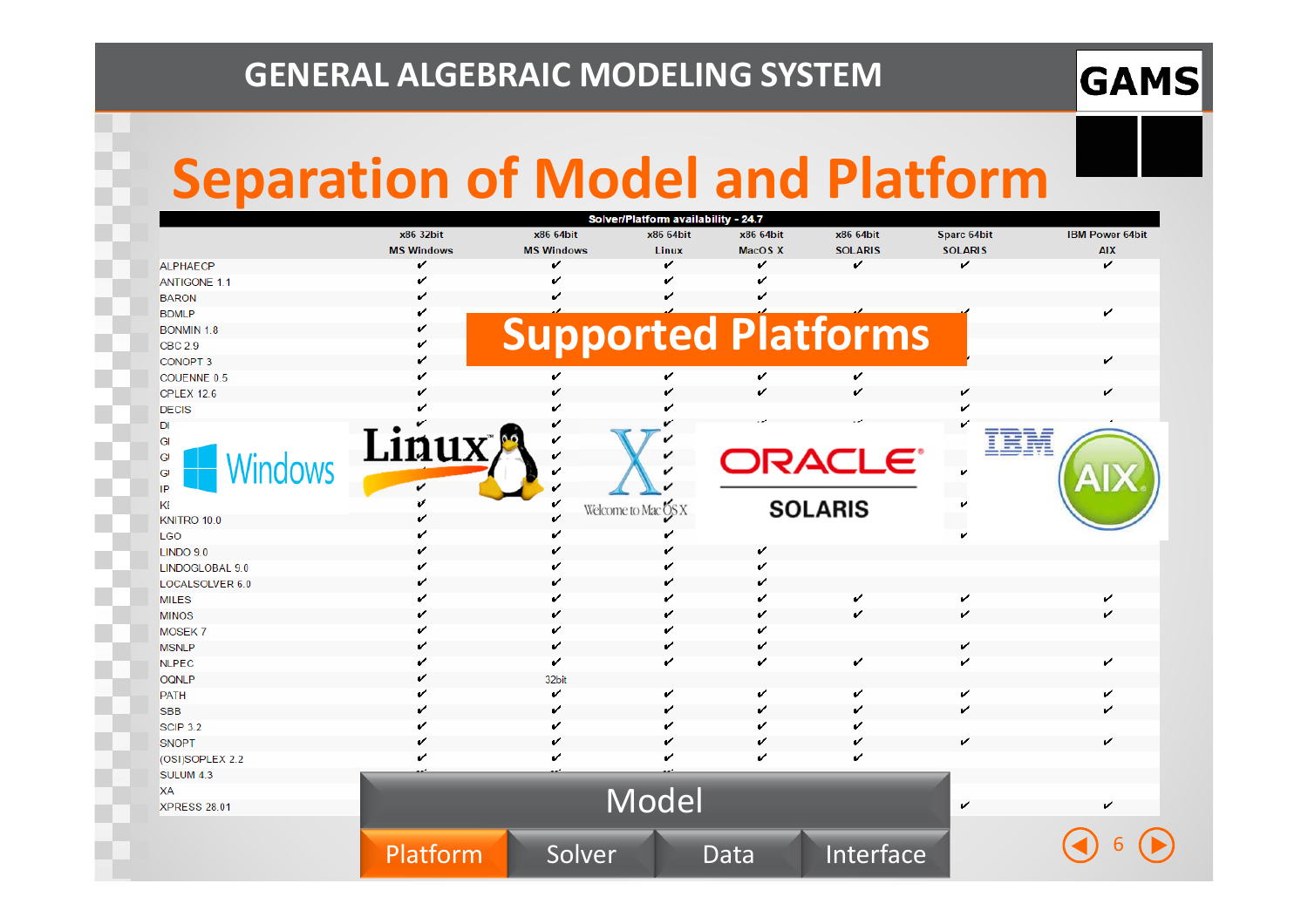#### **GAMS**

## **Separation of Model and Solver**

|                   |     |            |            |            | Solver/Model type availability - 24.7 |            |             |              |     |              |        |                      |
|-------------------|-----|------------|------------|------------|---------------------------------------|------------|-------------|--------------|-----|--------------|--------|----------------------|
|                   | LP. | <b>MIP</b> | <b>NLP</b> | <b>MCP</b> | <b>MPEC</b>                           | <b>CNS</b> | <b>DNLP</b> | <b>MINLP</b> | QCP | <b>MIQCP</b> | Stoch. | <b>Global</b>        |
| <b>ALPHAECP</b>   |     |            |            |            |                                       |            |             | v            |     | v            |        |                      |
| ANTIGONE 1.1      |     |            | v          |            |                                       | v          | v           | v            | v   | v            |        | $\mathbf{v}^*$       |
| <b>BARON</b>      | v   |            |            |            |                                       | v          | v           | v            | v   | v            |        | $\mathbf{v}^{\star}$ |
| <b>BDMLP</b>      | v   | ✓          |            |            |                                       |            |             |              |     |              |        |                      |
| <b>BONMIN 1.8</b> |     |            |            |            |                                       |            |             | v            |     | v            |        |                      |
| <b>CBC 2.9</b>    | v   | v          |            |            |                                       |            |             |              |     |              |        |                      |
| <b>CONOPT 3</b>   | v   |            | v          |            |                                       | v          | v           |              | v   |              |        |                      |
| COUENNE 0.5       |     |            |            |            |                                       | v          | v           | v            | v   | v            |        | $\checkmark$         |
| <b>CPLEX 12.6</b> |     | ✓          |            |            |                                       |            |             |              | ✓   | ✔            |        |                      |
| <b>DECIS</b>      |     |            |            |            |                                       |            |             |              |     |              | v      |                      |
| <b>DICOPT</b>     |     |            |            |            |                                       |            |             |              |     |              |        |                      |
| GLOMIQO 2.3       |     |            |            |            | <b>Supported Solvers</b>              |            |             |              |     |              |        | $\sim$ $^{\star}$    |
| <b>GUROBI 6.5</b> |     |            |            |            |                                       |            |             |              |     |              |        |                      |
| <b>GUSS</b>       |     |            |            |            |                                       |            |             |              |     |              |        |                      |
| <b>IPOPT 3.12</b> |     |            |            |            |                                       |            |             |              |     |              |        |                      |
| <b>KESTREL</b>    |     |            |            |            | <b>Model Types</b>                    |            |             |              |     | v            |        |                      |
| KNITRO 10.0       |     |            |            |            |                                       |            |             |              |     | v            |        |                      |
| <b>LGO</b>        |     |            |            |            |                                       |            |             |              |     |              |        | v                    |
| LINDO 9.0         |     | v          | v          |            |                                       |            | v           | v            | v   | v            | v      | $\mathcal{L}^*$      |
| LINDOGLOBAL 9.0   | v   | v          | v          |            |                                       |            | v           | v            | v   | ✔            |        | $\mathbf{v}$ *       |
| LOCALSOLVER 6.0   |     | ✓          | v          |            |                                       | v          | v           | v            |     | v            |        |                      |
| <b>MILES</b>      |     |            |            | ✓          |                                       |            |             |              |     |              |        |                      |
| <b>MINOS</b>      | v   |            |            |            |                                       | v          | v           |              | v   |              |        |                      |
| <b>MOSEK7</b>     | V   |            | v          |            |                                       |            | v           |              | v   | v            |        |                      |
| <b>MSNLP</b>      |     |            | v          |            |                                       |            | v           |              |     |              |        | ✓                    |
| <b>NLPEC</b>      |     |            |            | ✓          | v                                     |            |             |              |     |              |        |                      |
| <b>OQNLP</b>      |     |            | v          |            |                                       |            | v           | v            | v   | v            |        | ✓                    |
| PATH              |     |            |            | v          |                                       | v          |             |              |     |              |        |                      |
| <b>SBB</b>        |     |            |            |            |                                       |            |             | v            |     | v            |        |                      |
| <b>SCIP 3.2</b>   |     | v          | v          |            |                                       | v          | v           | v            | v   | v            |        | $\mathbf{v}^*$       |
| SNOPT             | v   |            | v          |            |                                       | v          | V           |              | v   |              |        |                      |
| (OSI)SOPLEX 2.2   | v   |            |            |            |                                       |            |             |              |     |              |        |                      |
|                   |     |            |            |            |                                       |            |             |              |     |              |        |                      |
| SULUM 4.3         |     |            |            |            |                                       |            |             |              |     |              |        |                      |
| XA                |     |            |            |            | Model                                 |            |             |              |     |              |        |                      |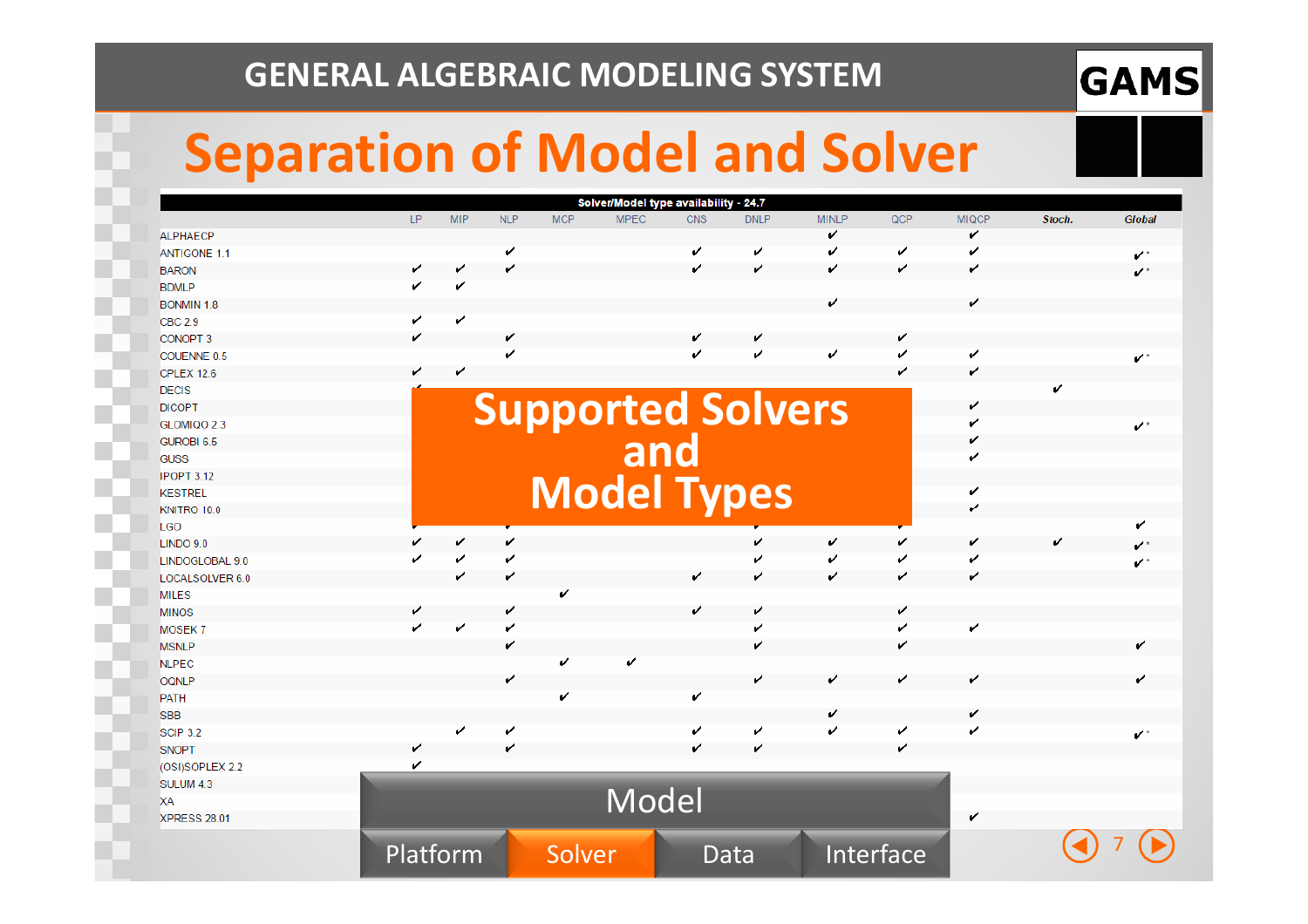## **Separation of Model and Data**

- **Declarative Modeling**: *x(j), j* ∈*{1,…}*
	-
	- GDX: Binary Data layer ("contract") between GAMS and applications
		- Platform independent –
		- Direct GDX interfaces and general API





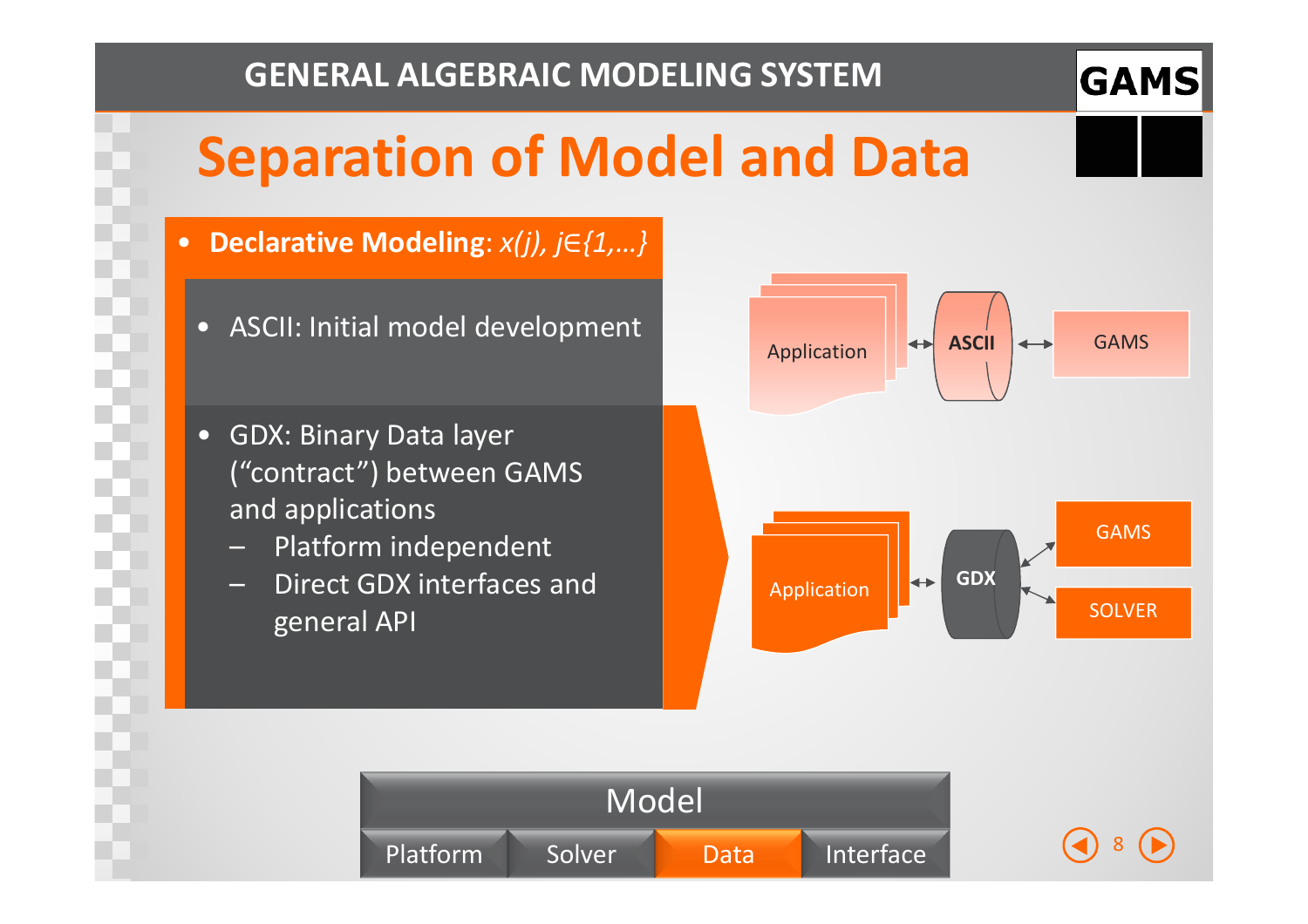

9

## **Separation of Model and User Interface**

• Open architecture and interfaces to other systems → No preference for a particular user interface

• Smart Links to popular environments: Excel, MATLAB, R, ...

- •**O**bject**O**riented**A**pplication**P**rogramming **<sup>I</sup>**nterfaces
	- .Net, Java, Python, C++,…
	- Wrapper classes that encapsulates a GAMS model
	- No modeling capability: Model is written in GAMS

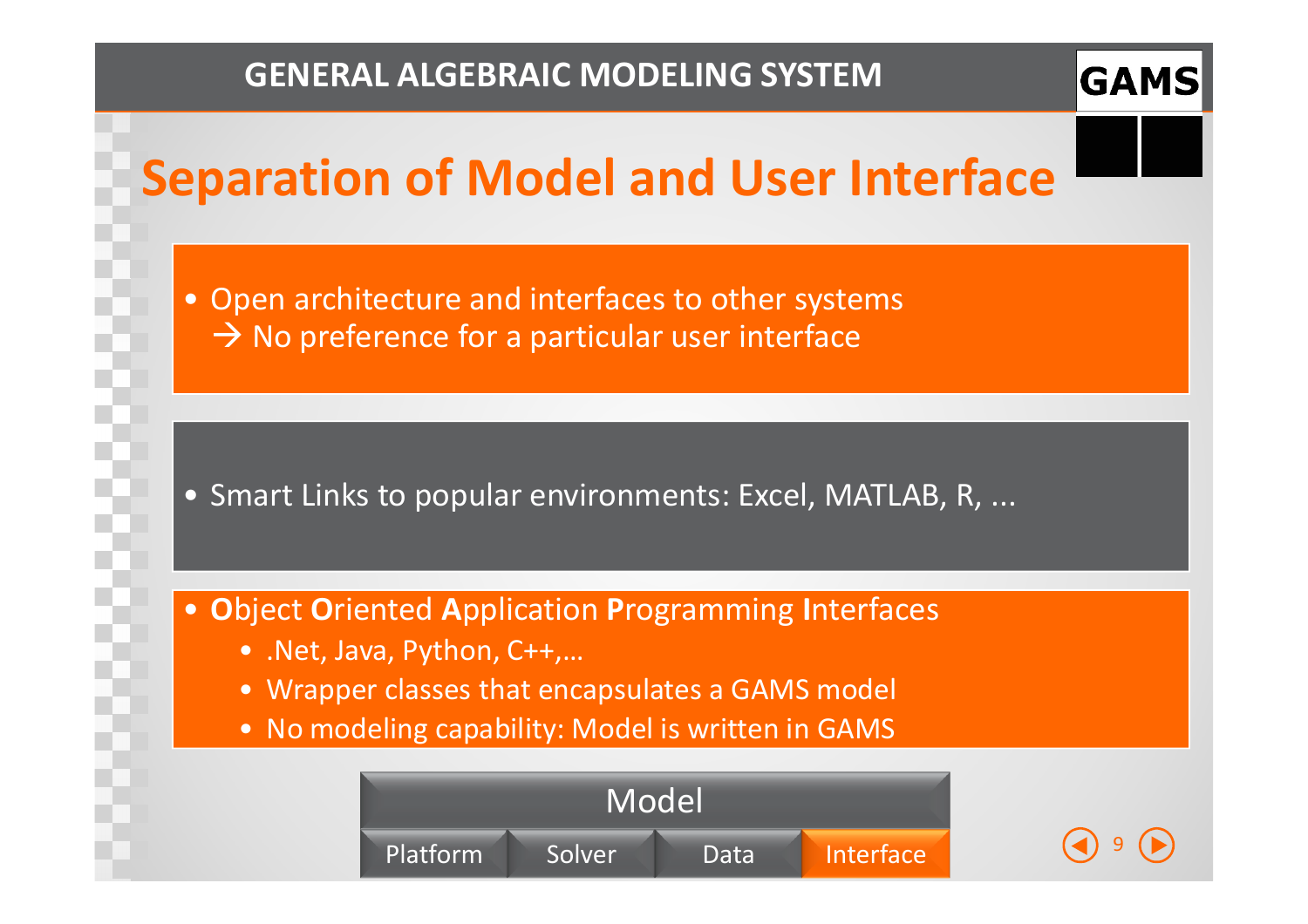10 $\bullet$ 

# **Encapsulation of a GAMS Model**

#### **Simple Interface to interact with GAMS**

- •Classes to **communicate input data and results**
- Classes to **change options** like the solver to use $\bullet$
- $\bullet$ Classes to **create and run model instance(s)**



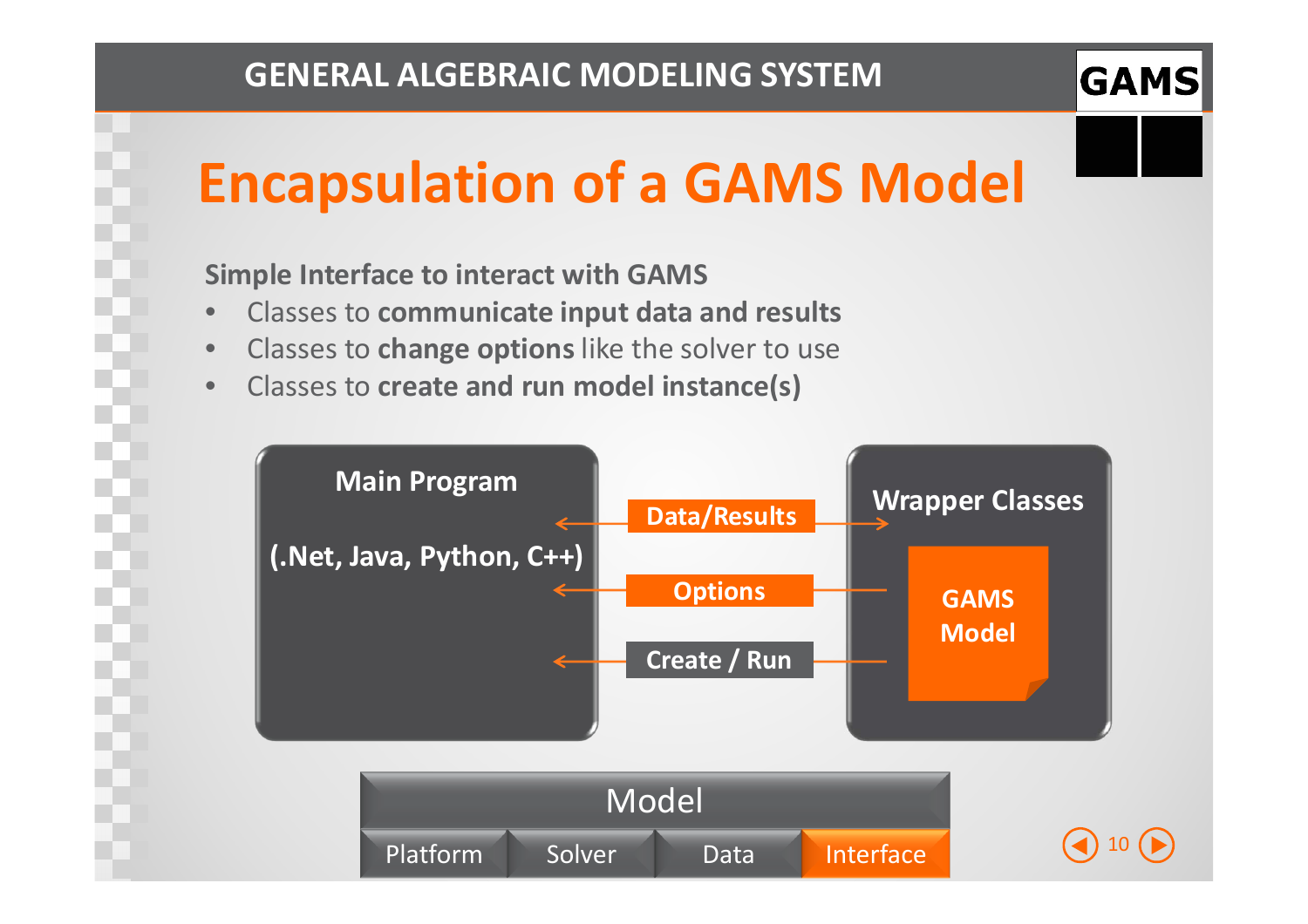## **Agenda**

#### **GAMS – Basic Concepts**

#### Application: Solving Scenarios in the Cloud

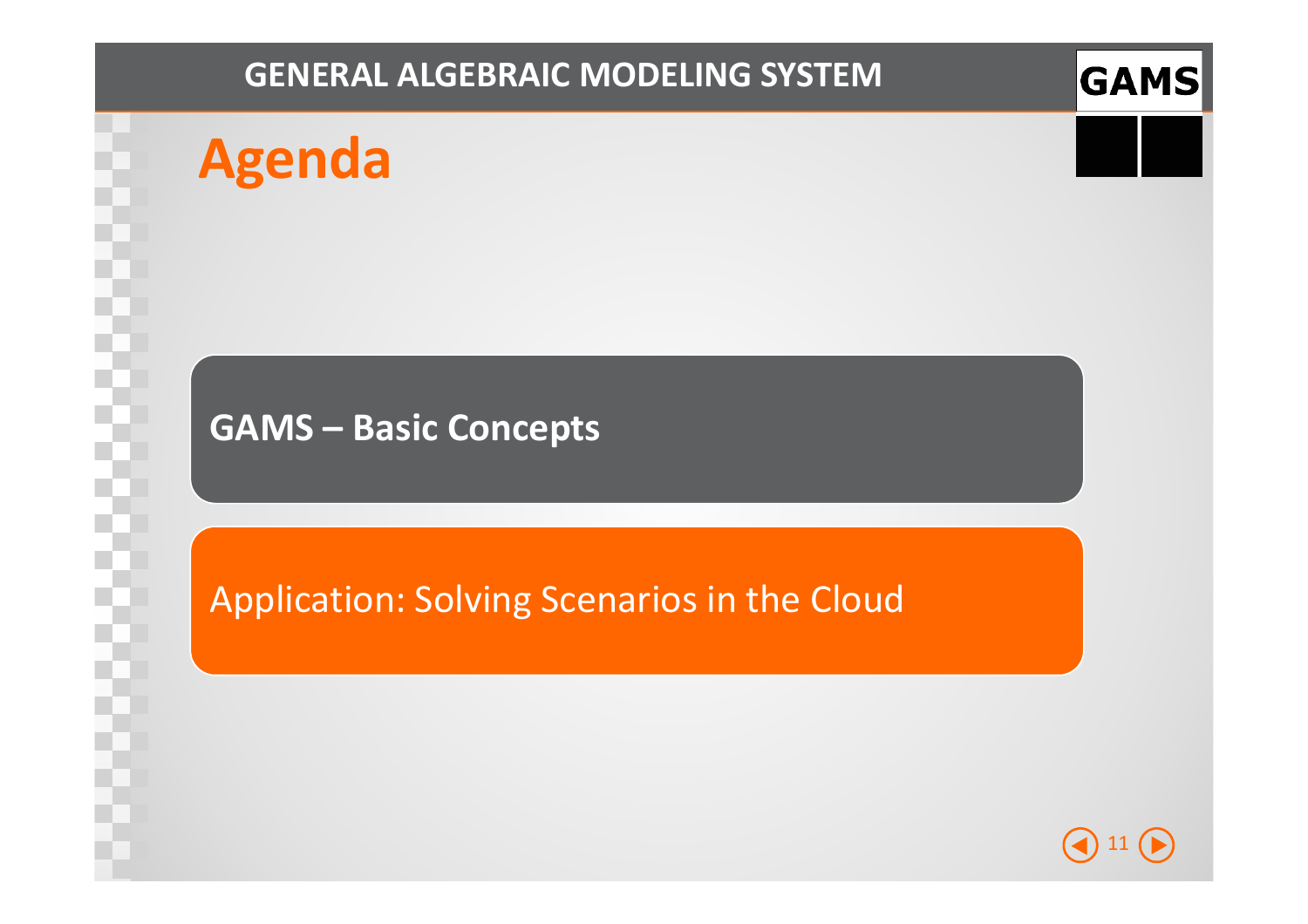

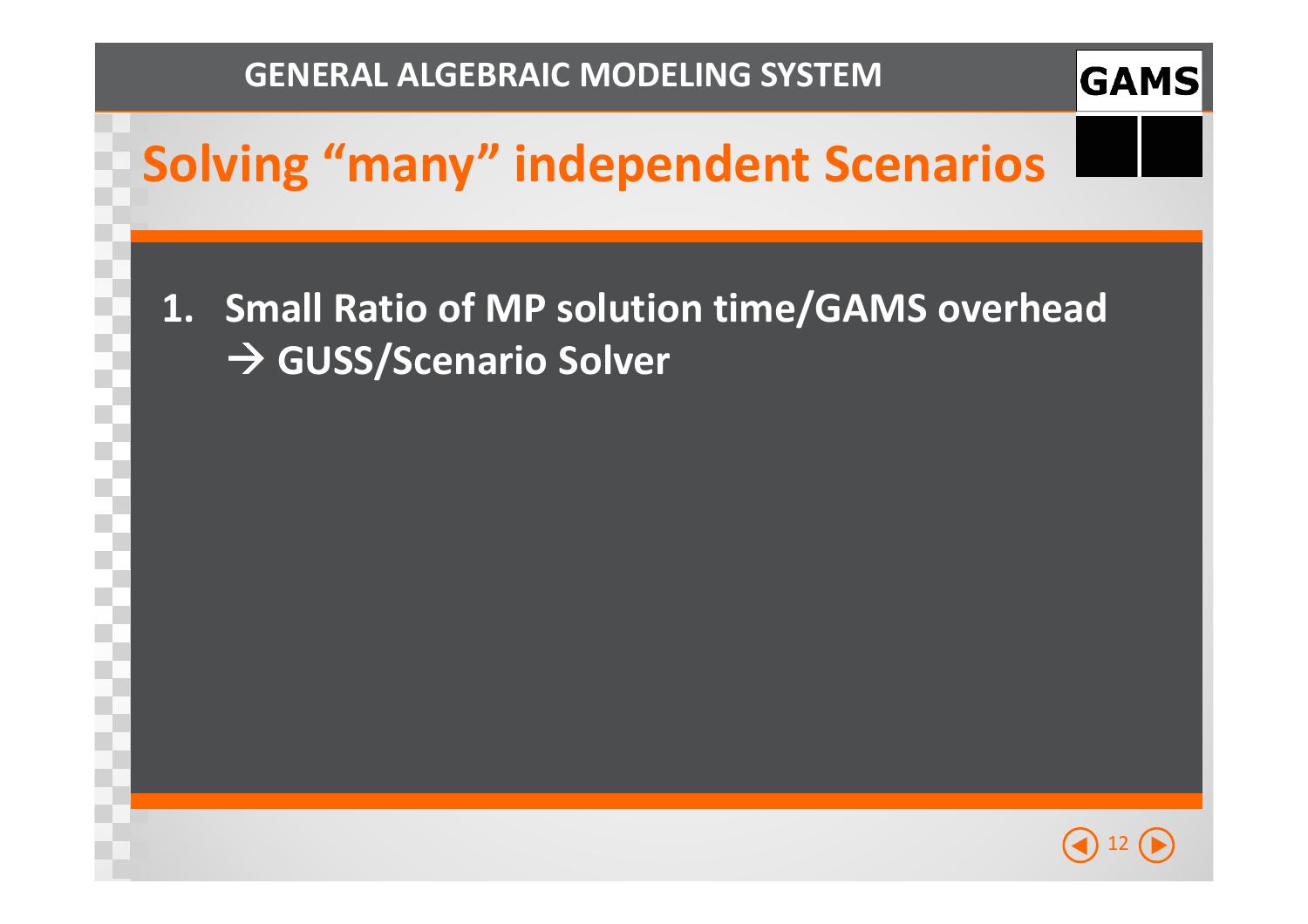

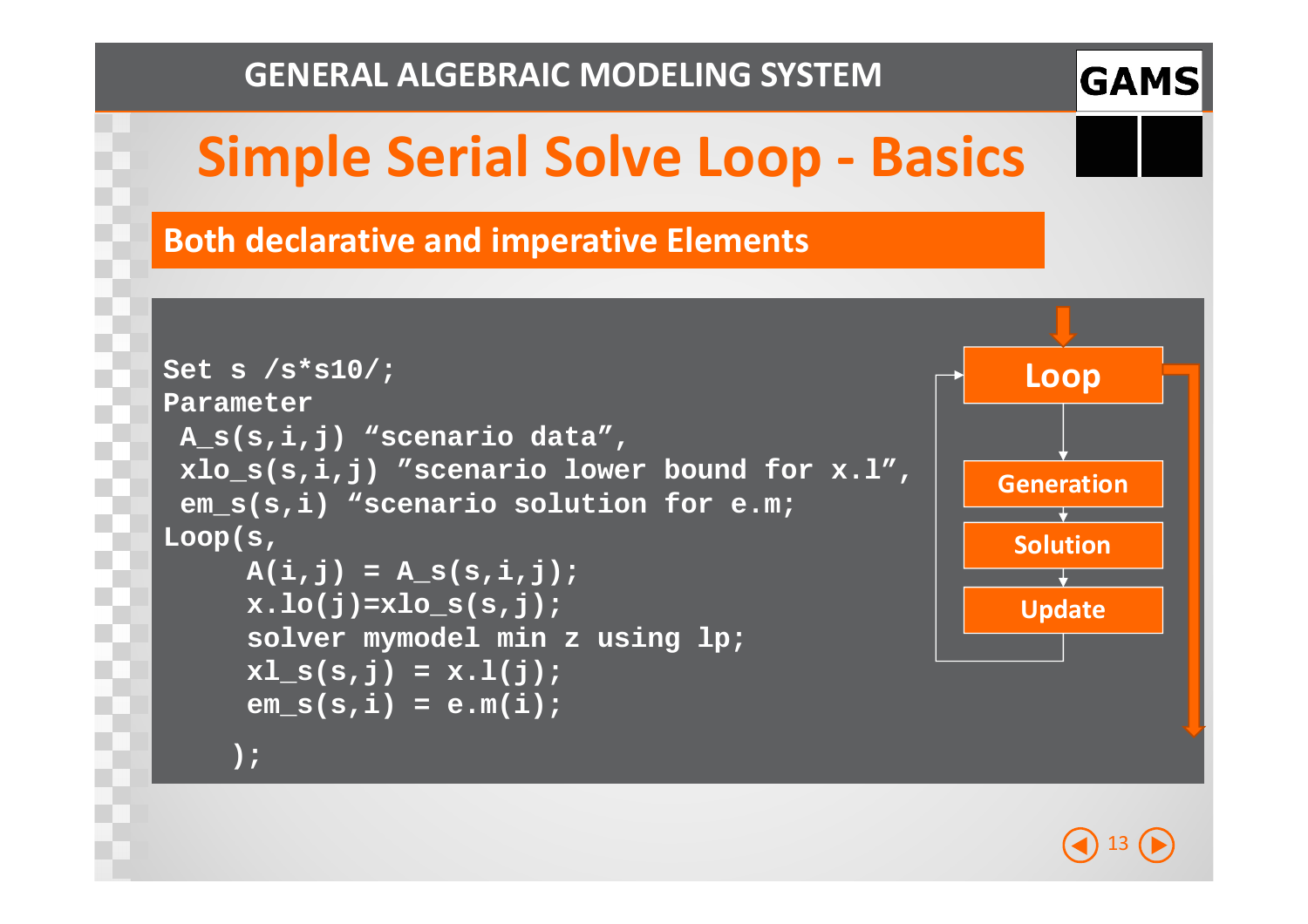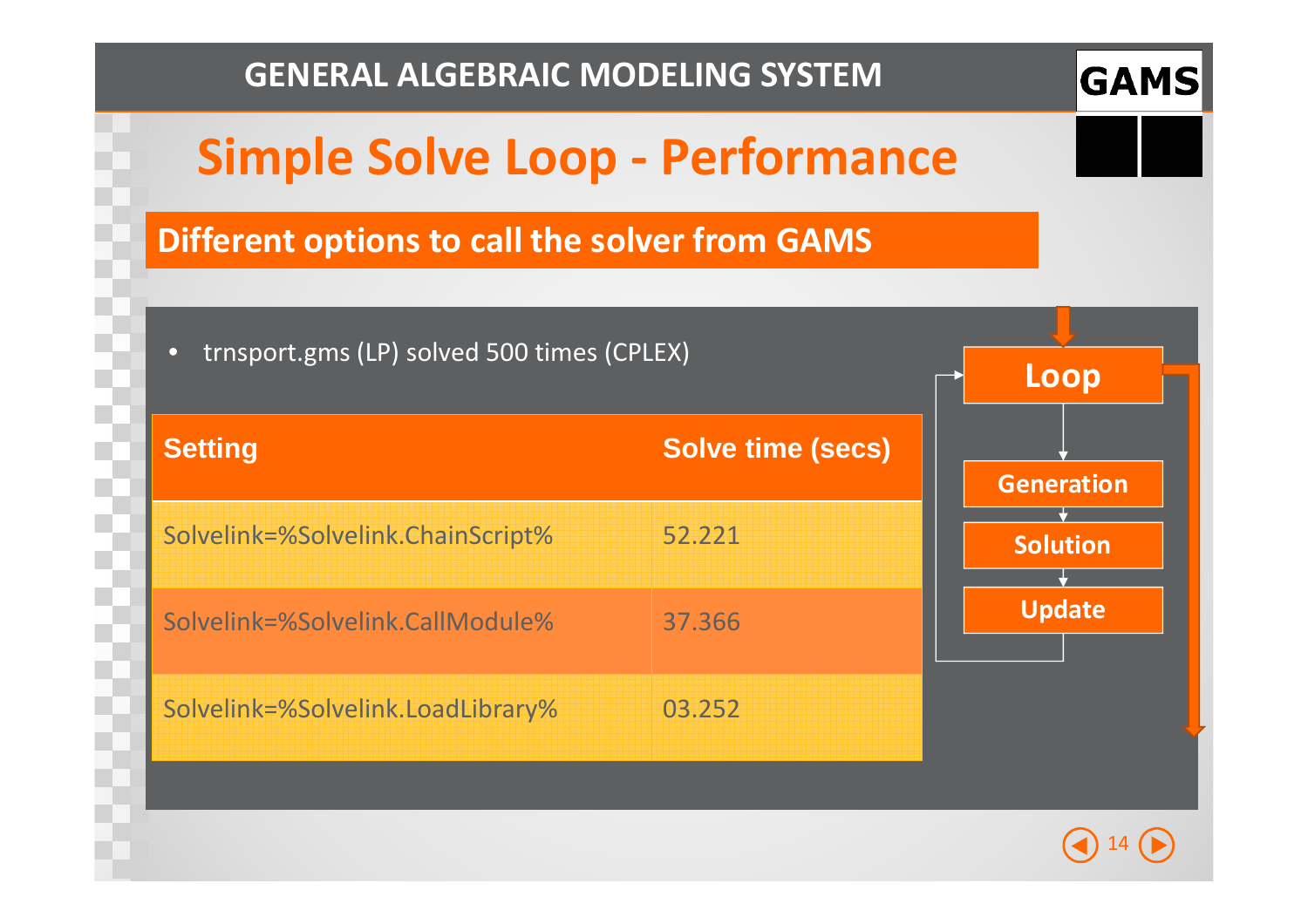

**Generation**

**Solution**

## **Scenario Solver - Basics**

- Generates model once and updates the algebraic model keeping the model "hot" inside the solver
- Platform independent, works with all solvers
- Performance close to native solver API

```
UpdateSet s /s*s10/;Parameter 
A_s(s,i,j) "scenario data",
xlo_s(s,i,j) "scenario lower bound for x.l",em_s(s,i) "scenario solution for e.m;Set dict / s. scenario. ´´,
          A. param. A_s,
x. lower. xlo_s, x. level. xl_s,
e. marginal. em_s /;
solve mymodel min z using lp scenario dict;
```
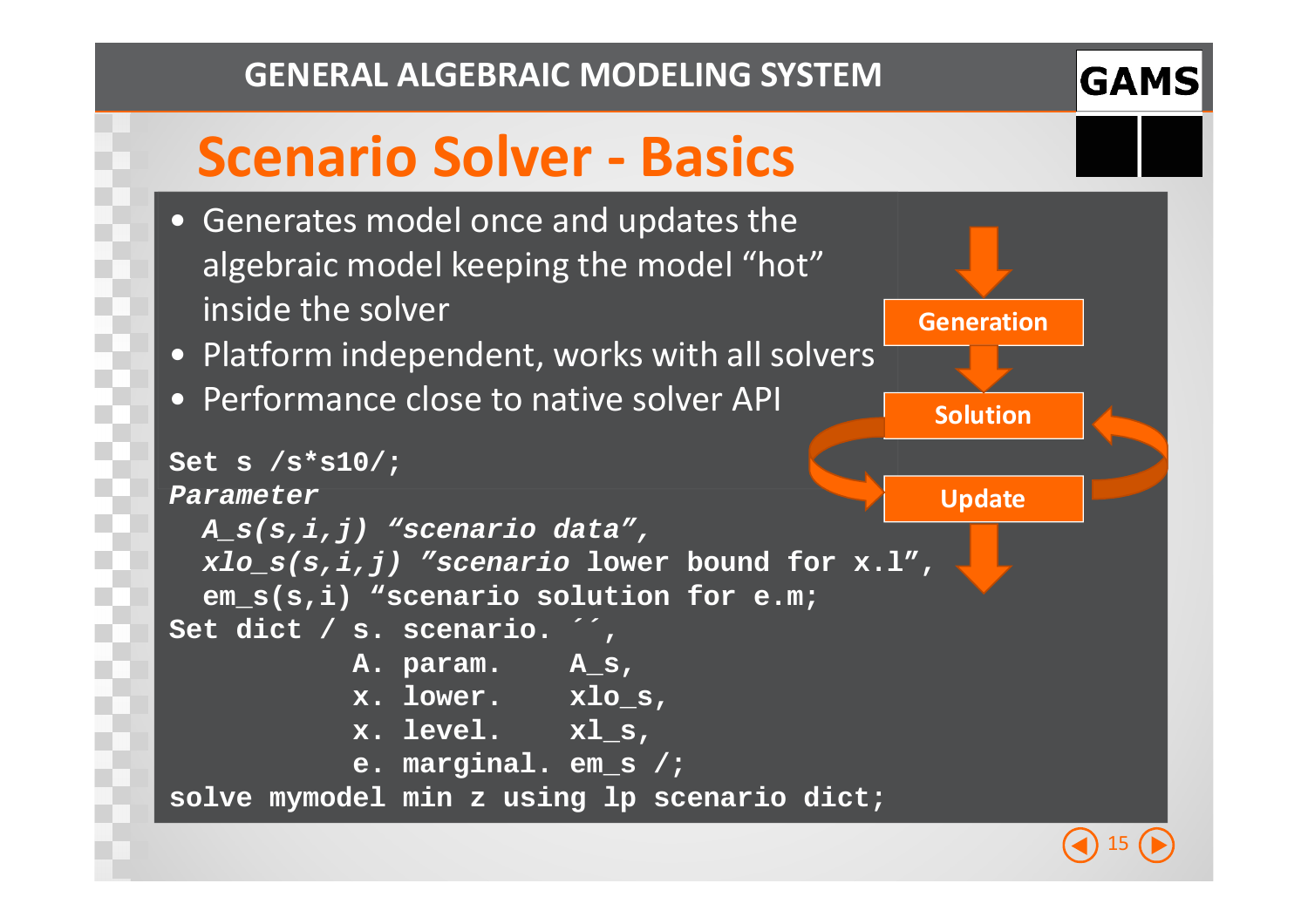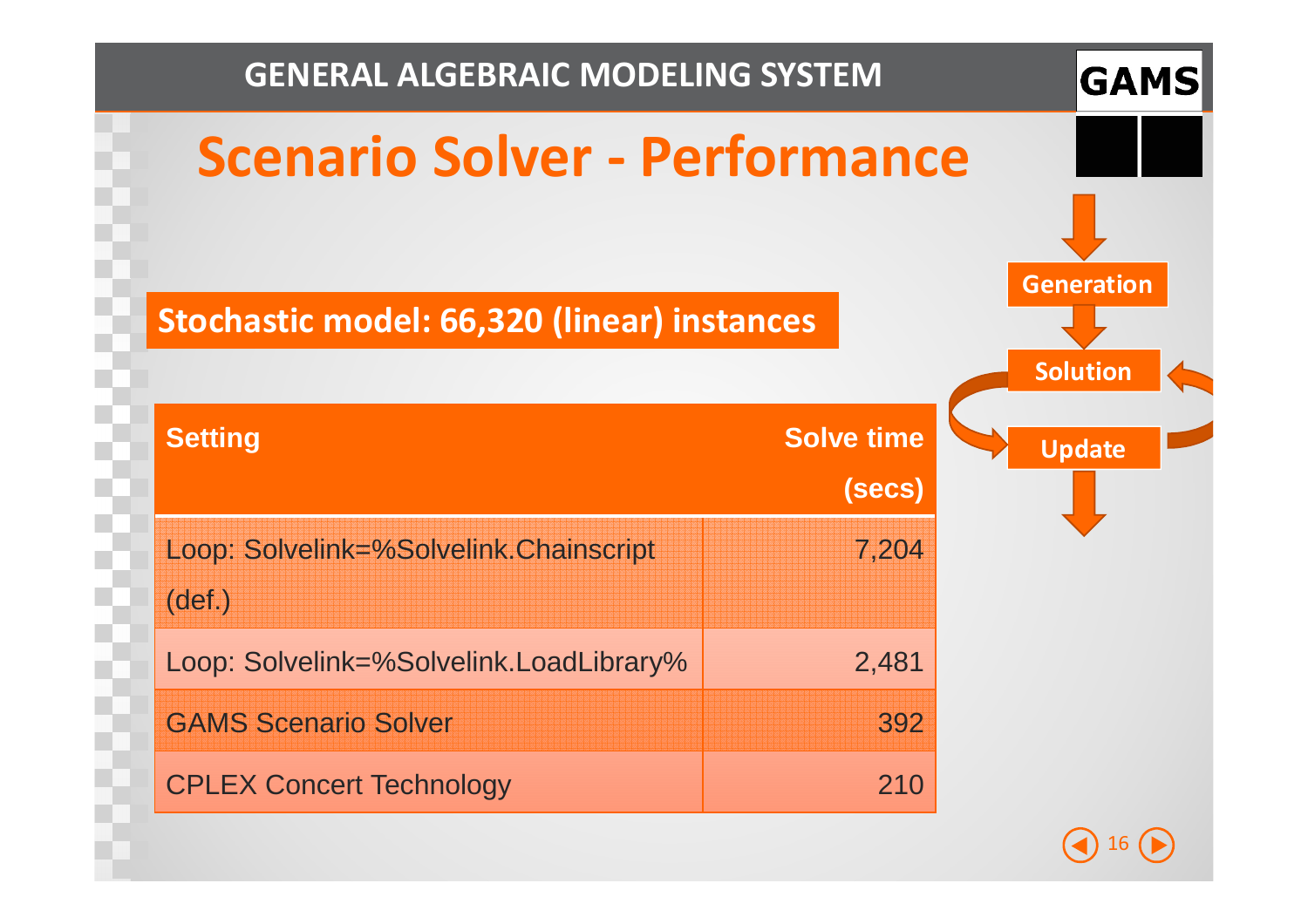## **Solving "many" independent Scenarios**

- 1. Small Ratio of MP solution time/GAMS overhead - GUSS/Scenario Solver
- **2. Large ratio i.e. only MP time is relevant (pre/post processing not critical)** 
	- **Grid Facility, NEOS, Gurobi/Cplex Server**

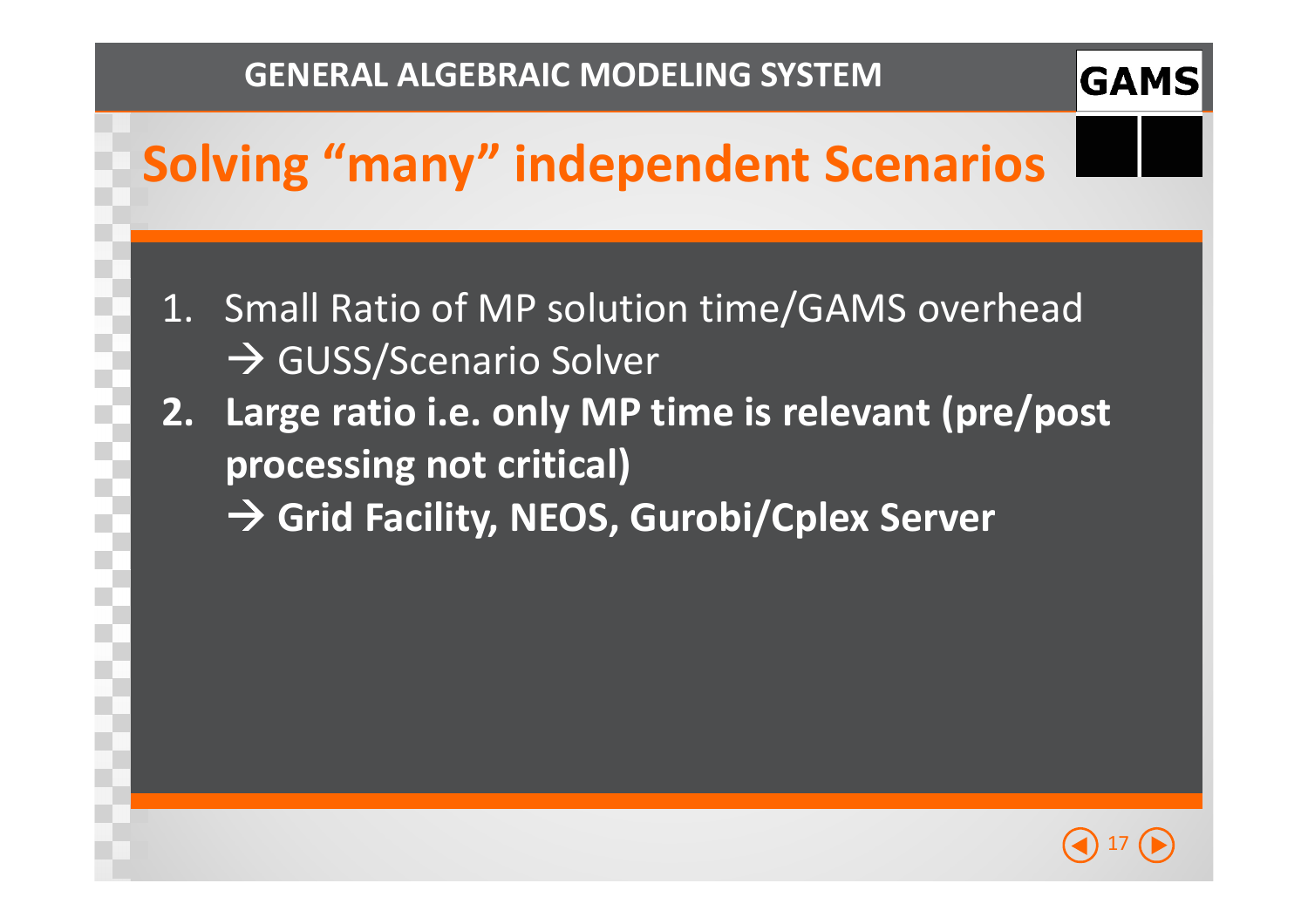#### **GAMS**

# **Grid Computing Facility**

GAMS jobs in a **distributed** environment

- $\triangleright$  Scalable: supports large grids, but also works on local machine
- $\triangleright$  Platform independent, works with all solvers/model types
- $\triangleright$  Only minor changes to model required
- 1. Submission of jobs
- 2. "Grid Middleware"
	- Distribution of jobs
	- Job execution
- 3. Collection of solutions
- 4. Processing of results

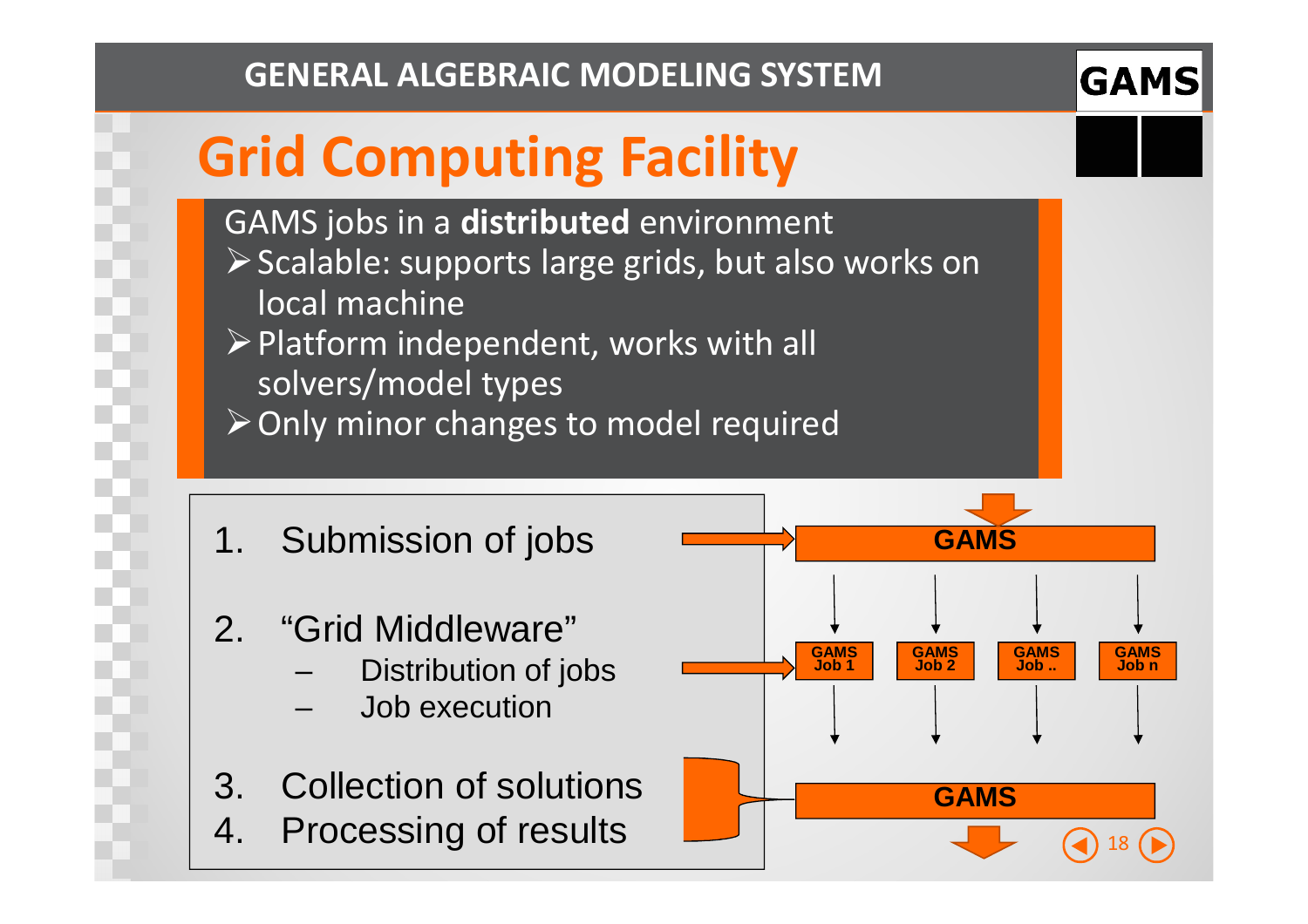# **GAMS/Kestrel**

- ▶ Remote Solver Execution on NEOS Servers
- $\triangleright$  Stay in your GAMS environment

**Local Machine**

 $\triangleright$  Results are being processed as with any local solver

| Model transport /all/; |  |
|------------------------|--|
| Option lp=kestrel;     |  |
| transport.optfile=1;   |  |

\$onecho > kestrel.opt kestrel\_solver xpress \$offecho

Solve transport using lp minimizing z;

#### --- Executing KESTREL: elapsed 0:00:00.006 Connecting to: http://neos-server.org:3332NEOS Solver: xpress NEOS job#=3631352, pass=iJLdAkhPRemote Cluster (NEOS)

Check the following URL for progress report : http://neos-server.org/neos/cgi-bin/nph-neossolver.cgi?admin=results&jobnumber=3631352&pass=iJLdAkhP Job 3631352 dispatchedpassword: iJLdAkhP---------- Begin Solver Output -----------

Job submitted to NEOS HTCondor pool.

FICO-Xpress 24.3.3 r48116 Released Sep 19, 2014 LEG x86 64bit/Linux

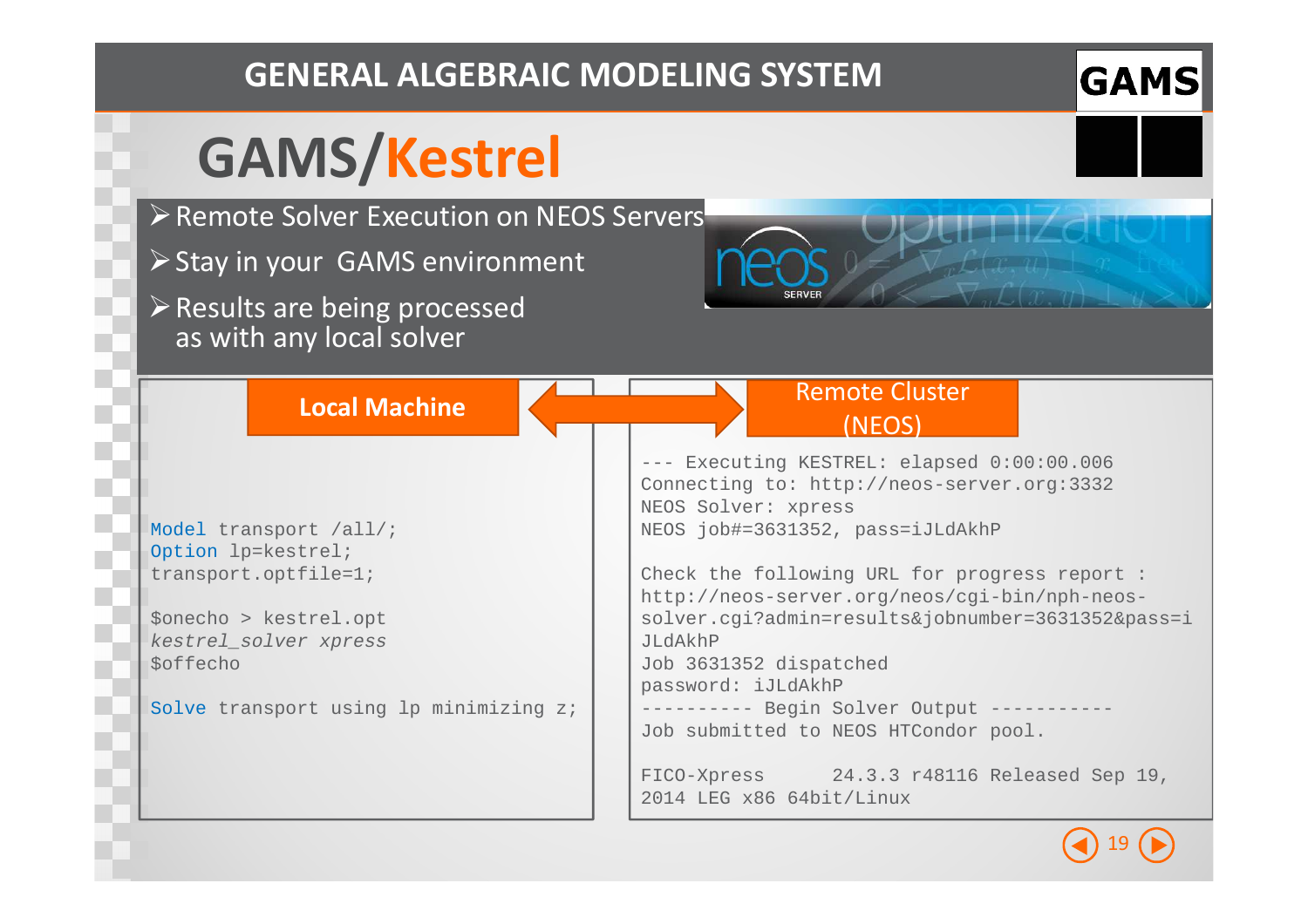## **Solving "many" independent Scenarios**

- 1. Small Ratio of MP solution time/GAMS overhead - GUSS/Scenario Solver
- 2. Large ratio i.e. only MP time is relevant (pre/post processing not critical)
	- Grid Facility, NEOS, Gurobi/Cplex Server
- **3. If entire model run including pre processing/MP solve/post processing is costly** 
	- **Parallel/asynchronous execution of entire model in the cloud**

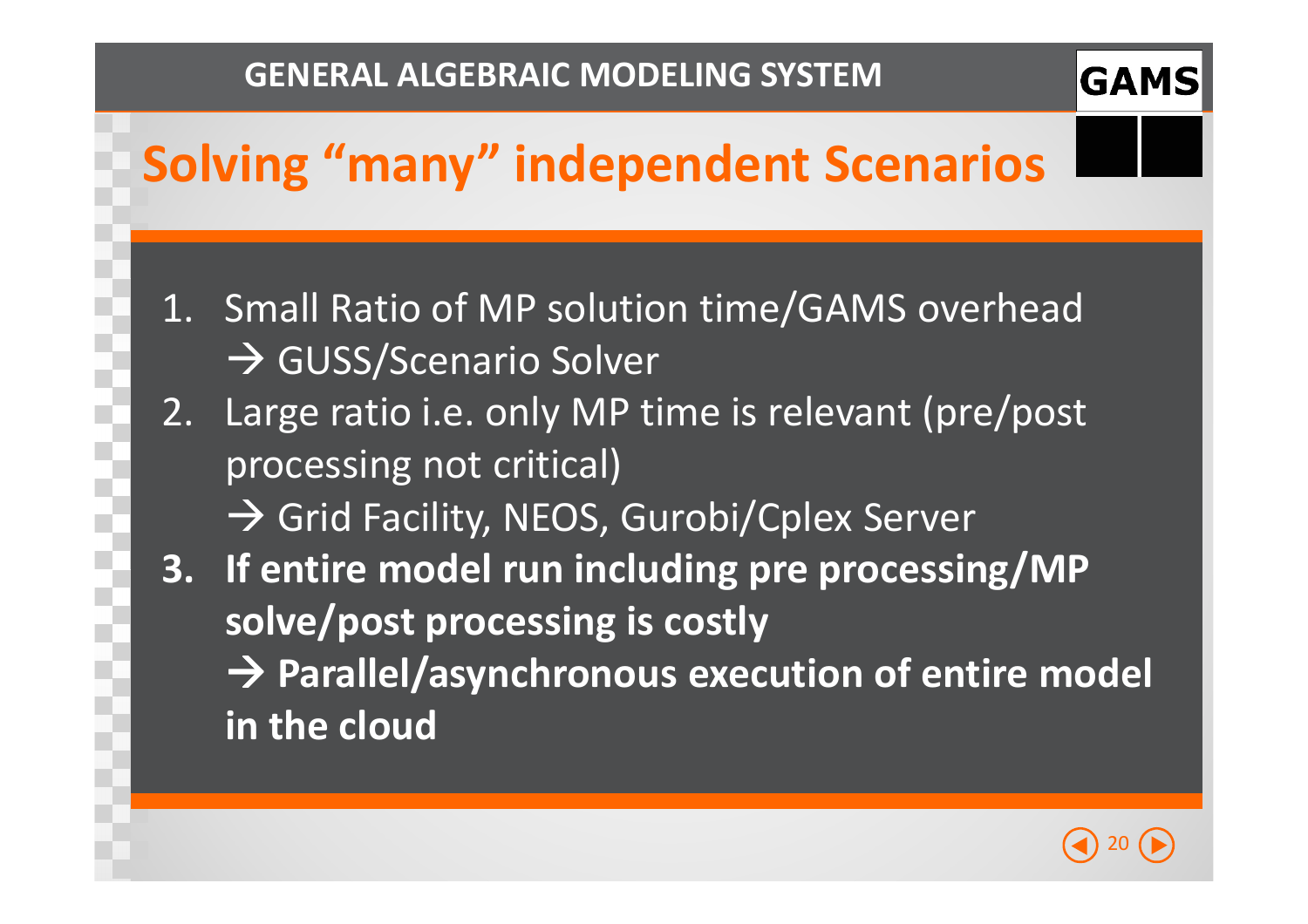# **Application – Cloud Computing**

# **xyz Energy Company**

## Challenge

 $\bullet$  Scenario Analysis: Solve 1,000+ scenarios (MIPs, one hour) every week overnight

#### Issues:

- Automation
- Security
- Licensing

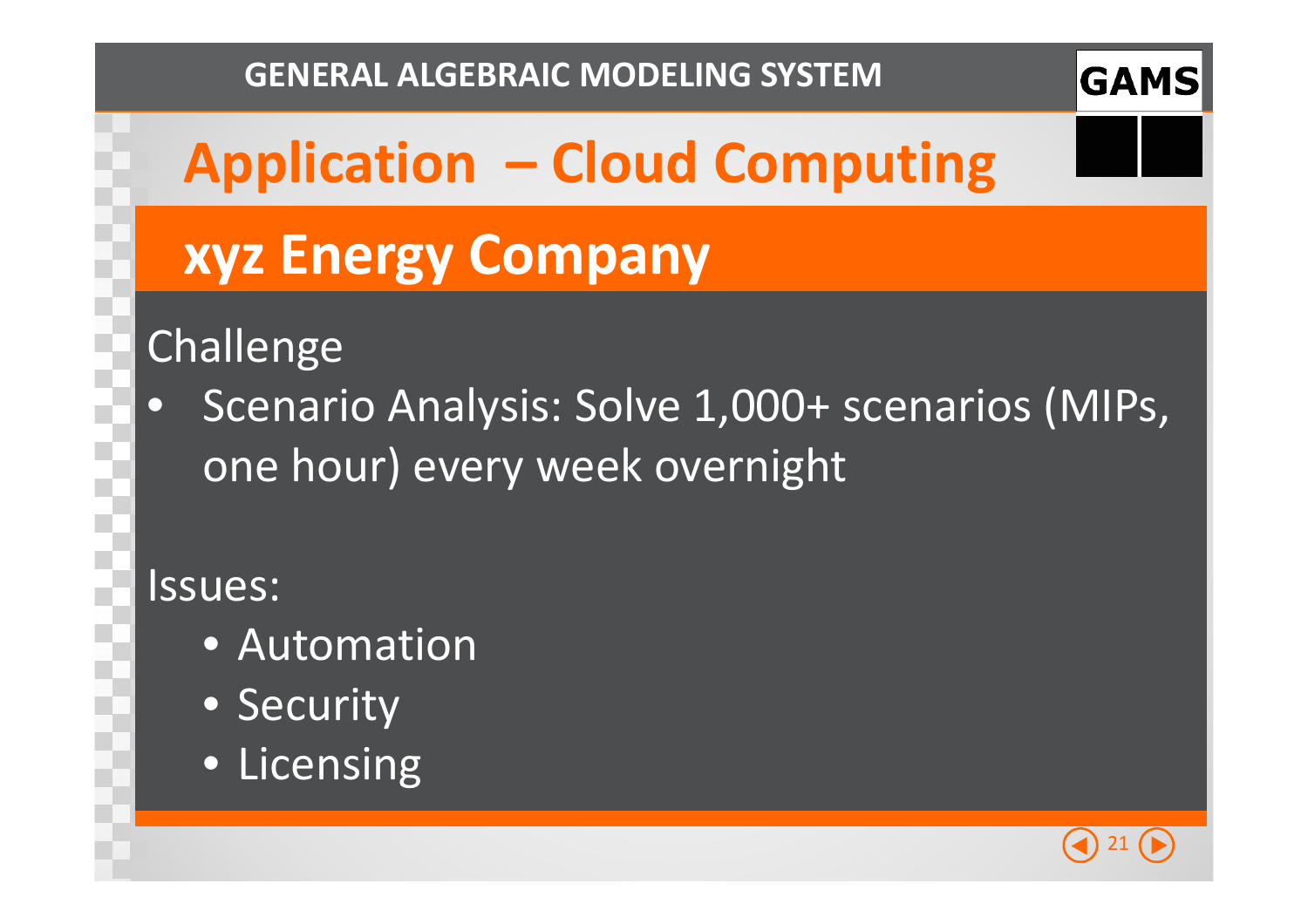# **Application – Cloud Computing xyz – Energy Company**

### Implementation:

- $\bullet$  Amazon Cloud: 1,000+ parallel machines (instances), Python, GAMS + OO Python API
- $\bullet$  Automated setup, including
	- $\bullet$ Starting instances
	- •Prepare / Submit / Run GAMS jobs
	- $\bullet$ Collect results
	- $\bullet$ • Stop instances

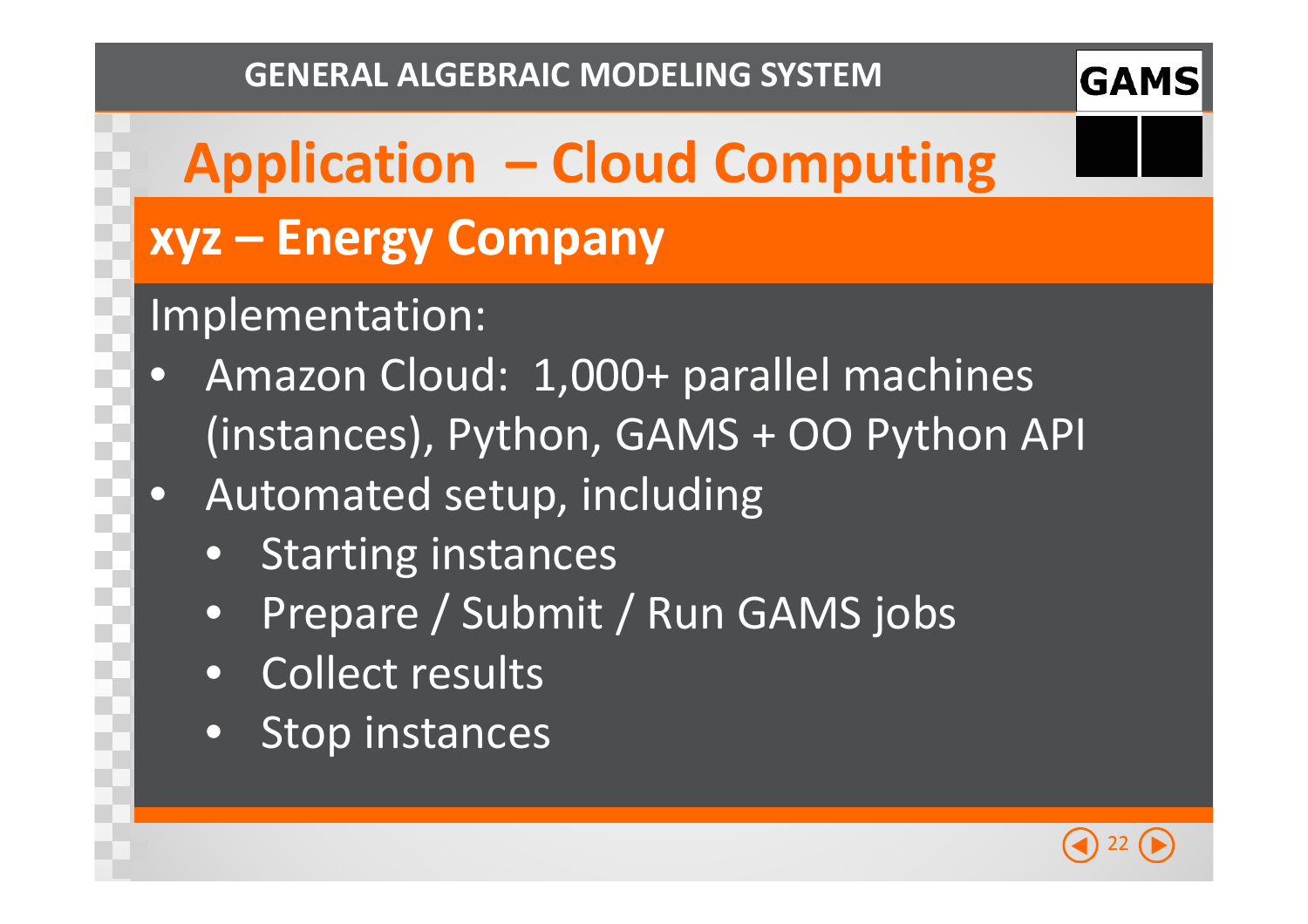

# **Application – Cloud Computing** Protecting IP and Sensitive Data

Options to hide sensitive information:

- Extrinsic function libraries / External Equations
- Encrypted source files / secure work files
- Obfuscated work files: change all the names and other documentation related to a specific model run

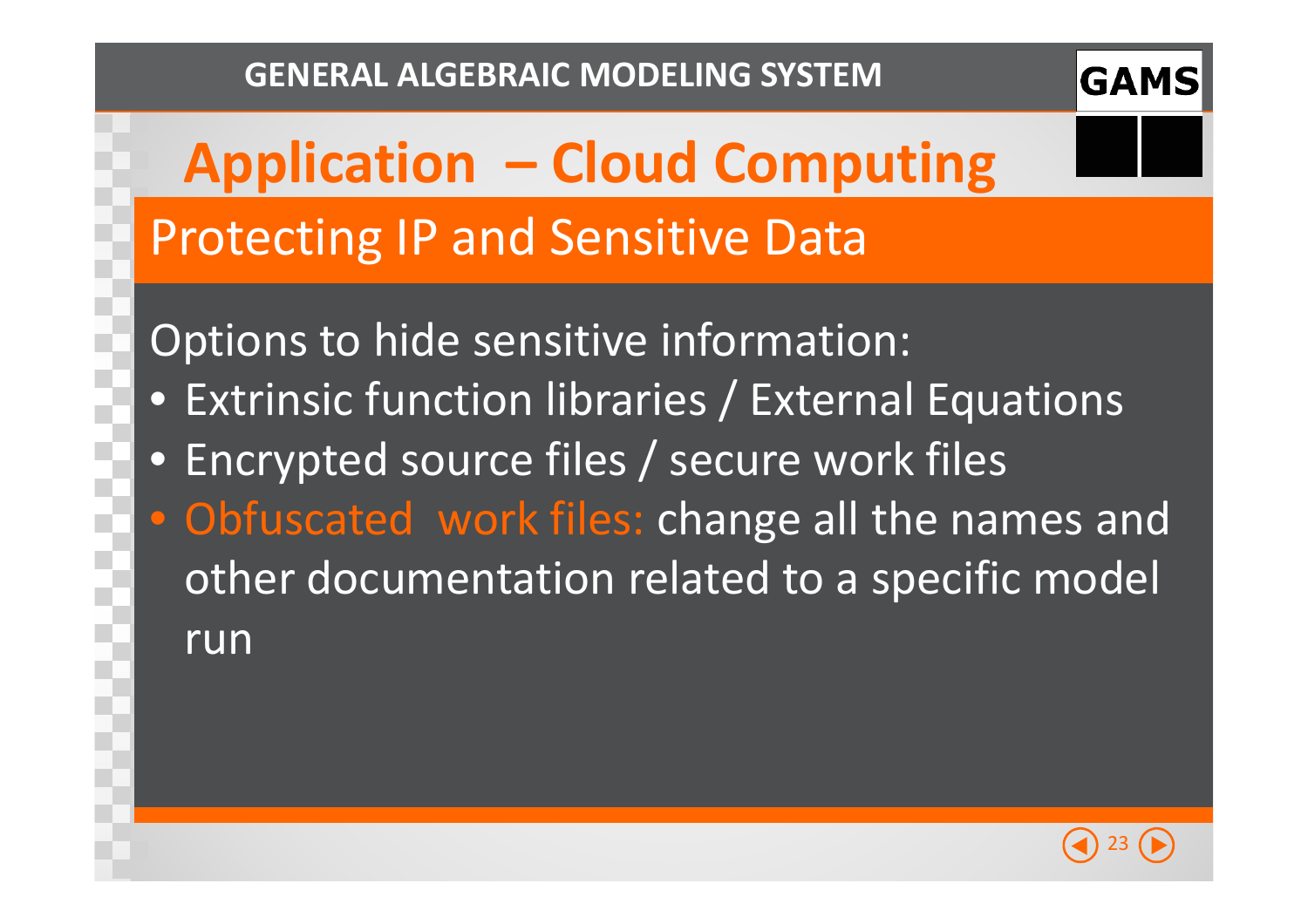

# **Application – Cloud Computing** Obfuscated Files – An Example

#### **Normal Solver Log**

Reduced LP has 5 rows, 6 columns, and 12 nonzeros. Presolve time = 0.00 sec. (0.00 ticks)

| <b>Iteration</b>      | Dual Objective | In Variable           | Out Variable                               |
|-----------------------|----------------|-----------------------|--------------------------------------------|
|                       | 73.125000      |                       | x(seattle.new-york) demand(new-york) slack |
| 2                     | 119.025000     |                       | x(seattle.chicago) demand(chicago) slack   |
| 3                     | 153.675000     | x(san-diego.topeka)   | demand(topeka) slack                       |
| $\overline{4}$        | 153.675000     | x(san-diego.new-york) | supply(seattle) slack                      |
| LP status(1): optimal |                |                       |                                            |

#### **Obfuscated Solver Log**

Reduced LP has 5 rows, 6 columns, and 12 nonzeros.Presolve time = 0.00 sec. (0.00 ticks)Iteration Dual Objective In Variable Out Variable 1 73.125000H('"!!!!!!'.'"!!!!!!!')A00002('"!!!!!!!' slack 2 119.025000 H('"!!!!!!'.'#!!!!!!')A00002('#!!!!!!') slack 3 153.675000H('"!!!!!!!!'.'"!!!!!') A00002('"!!!!!') slack 4 153.675000H('"!!!!!!!!'.'"!!!!!!!A00001('"!!!!!!') slackLP status(1): optimal

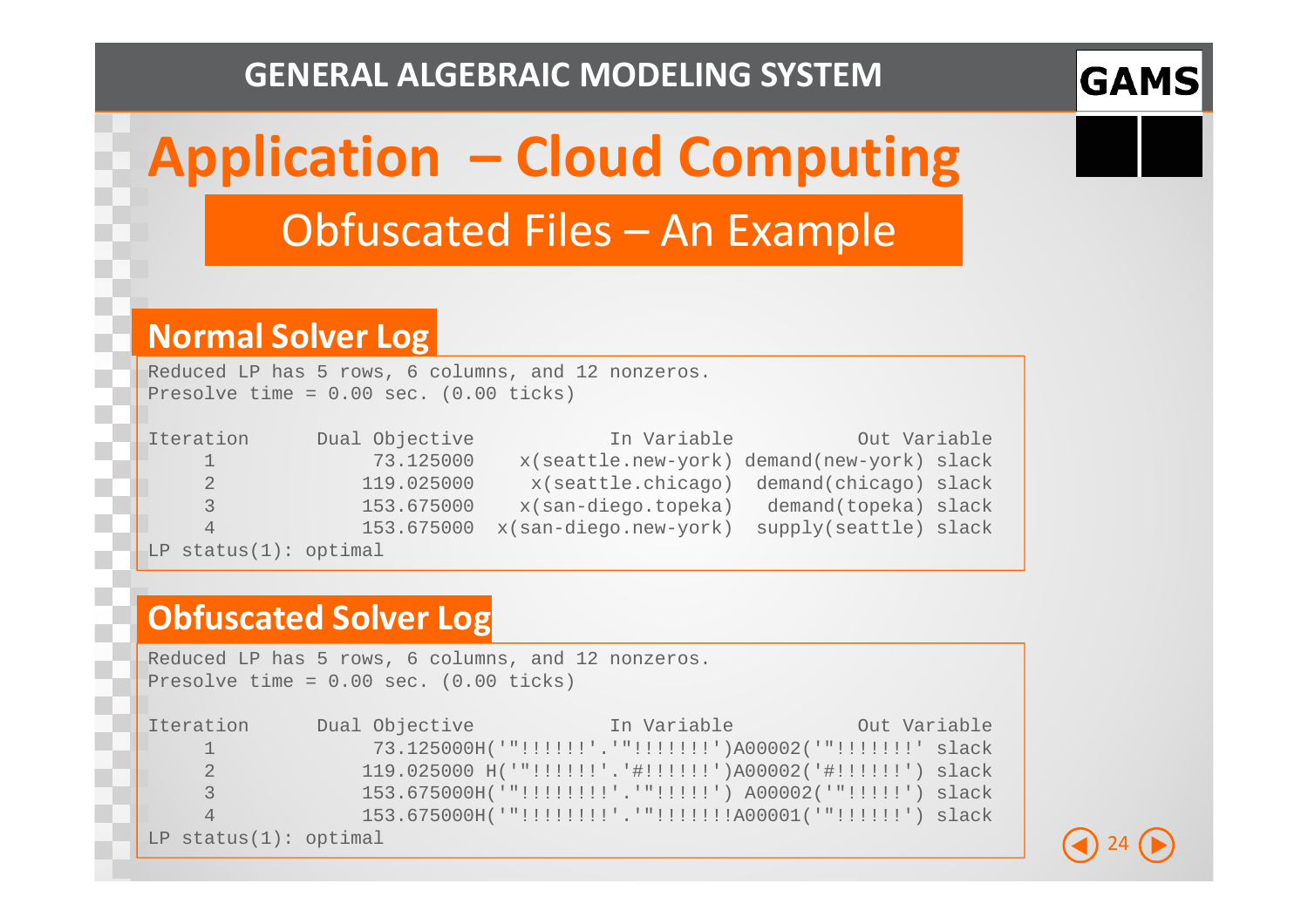

# **Application – Cloud Computing** Obfuscated Files – An Example

#### **Normal gdx file**

|     | 12 demand Equ |     |  |
|-----|---------------|-----|--|
| 6 f |               | Par |  |
|     |               | Set |  |
| 2 j |               | Set |  |
|     | 11 supply     | Equ |  |
|     | 8x            | Var |  |
|     | 9 z           | Var |  |

|                    |          |     | Level Marginal      |
|--------------------|----------|-----|---------------------|
| seattle            | new-york | 50  |                     |
|                    | chicago  | 300 |                     |
|                    | topeka   |     | 0.036               |
| san-diego new-york |          | 275 |                     |
|                    | chicago  |     | 0.00900000000000001 |
|                    | topeka   | 275 |                     |

#### **Obfuscated gdx file**

|    | 3C  | Par |   | 2 |
|----|-----|-----|---|---|
|    | 4 D | Par |   | 3 |
|    | 5E  | Par | 2 | 6 |
|    | 6 F | Par |   |   |
|    | 7 G | Par | 2 | ĥ |
|    | 8 H | Var |   |   |
| 91 |     | Var |   |   |

|   |     | _evel Marginal      |
|---|-----|---------------------|
| Ш | 50  |                     |
|   | 300 |                     |
|   |     | 0.036               |
|   | 275 |                     |
|   |     | 0.00900000000000001 |
|   | 275 |                     |

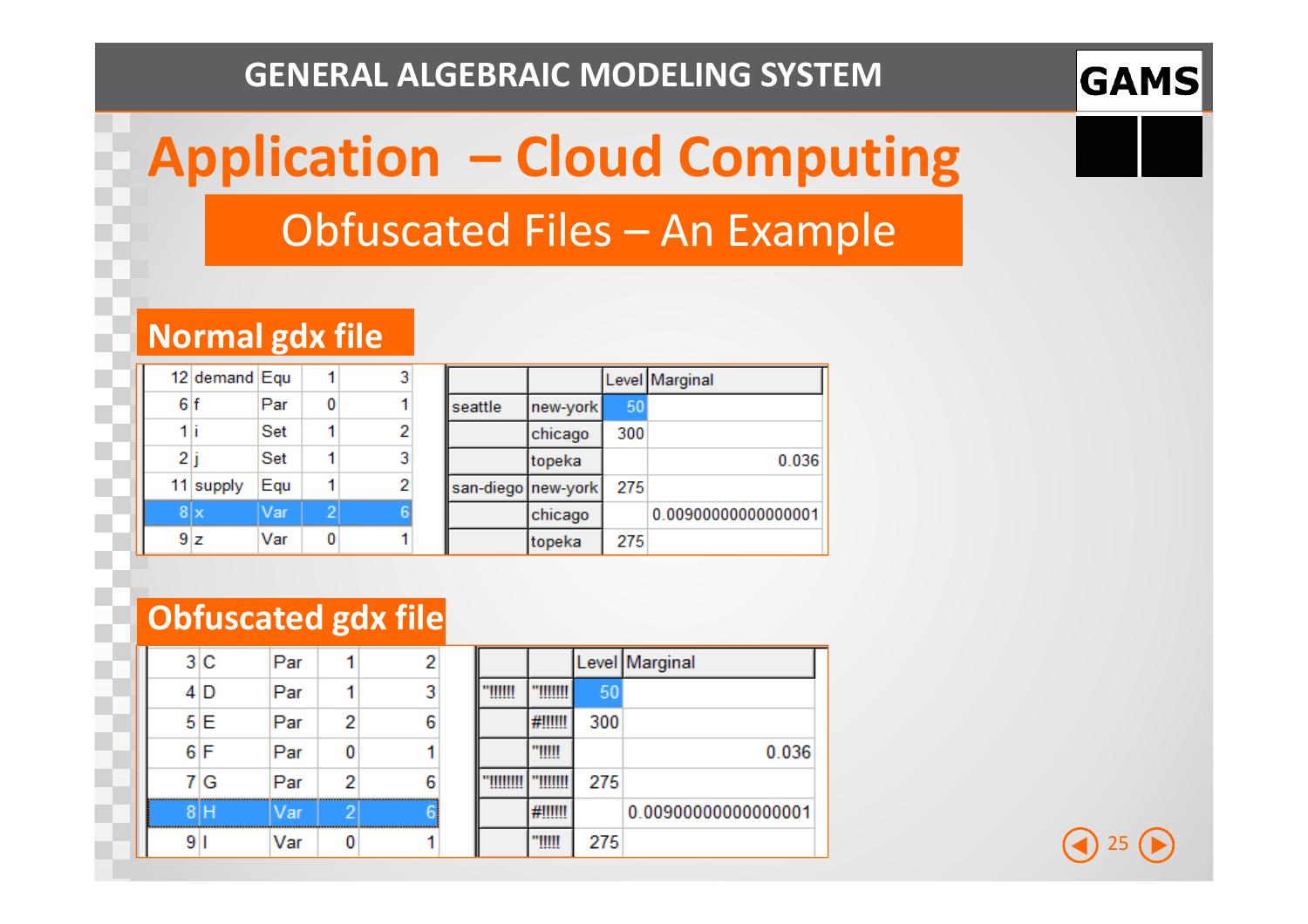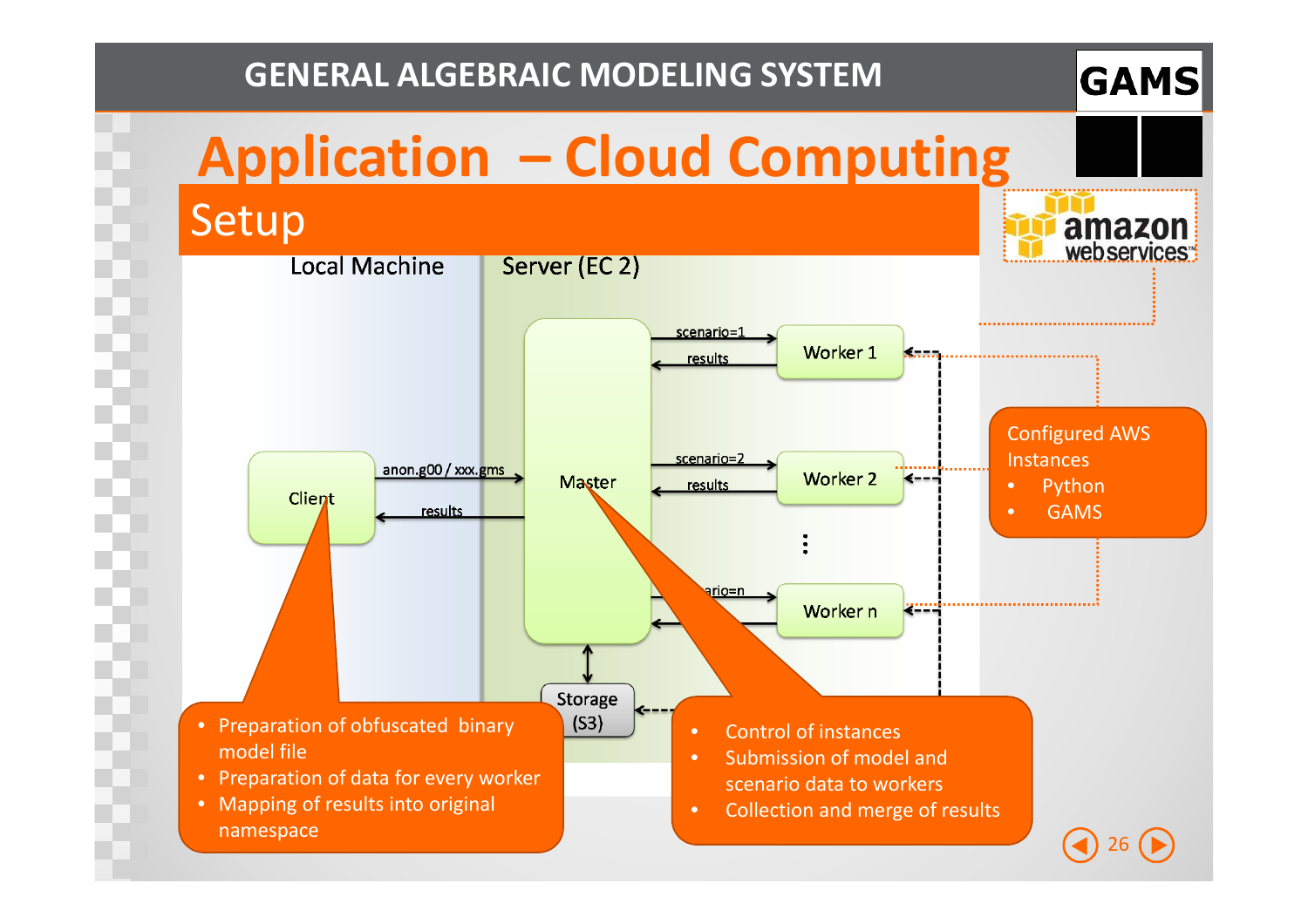# **Application – Cloud Computing** Commercial Aspects

"Hardware" Amazon Cloud (1,000 instances) : Hardware Costs / run: **\$70!** (1,000 instances/run \* \$0.07 instance / hour)

### Software Licensing:

- $\bullet$ Gurobi and IBM offer per-usage license
- $\bullet$  Client with strong preference for annual license fee, not a per-usage license

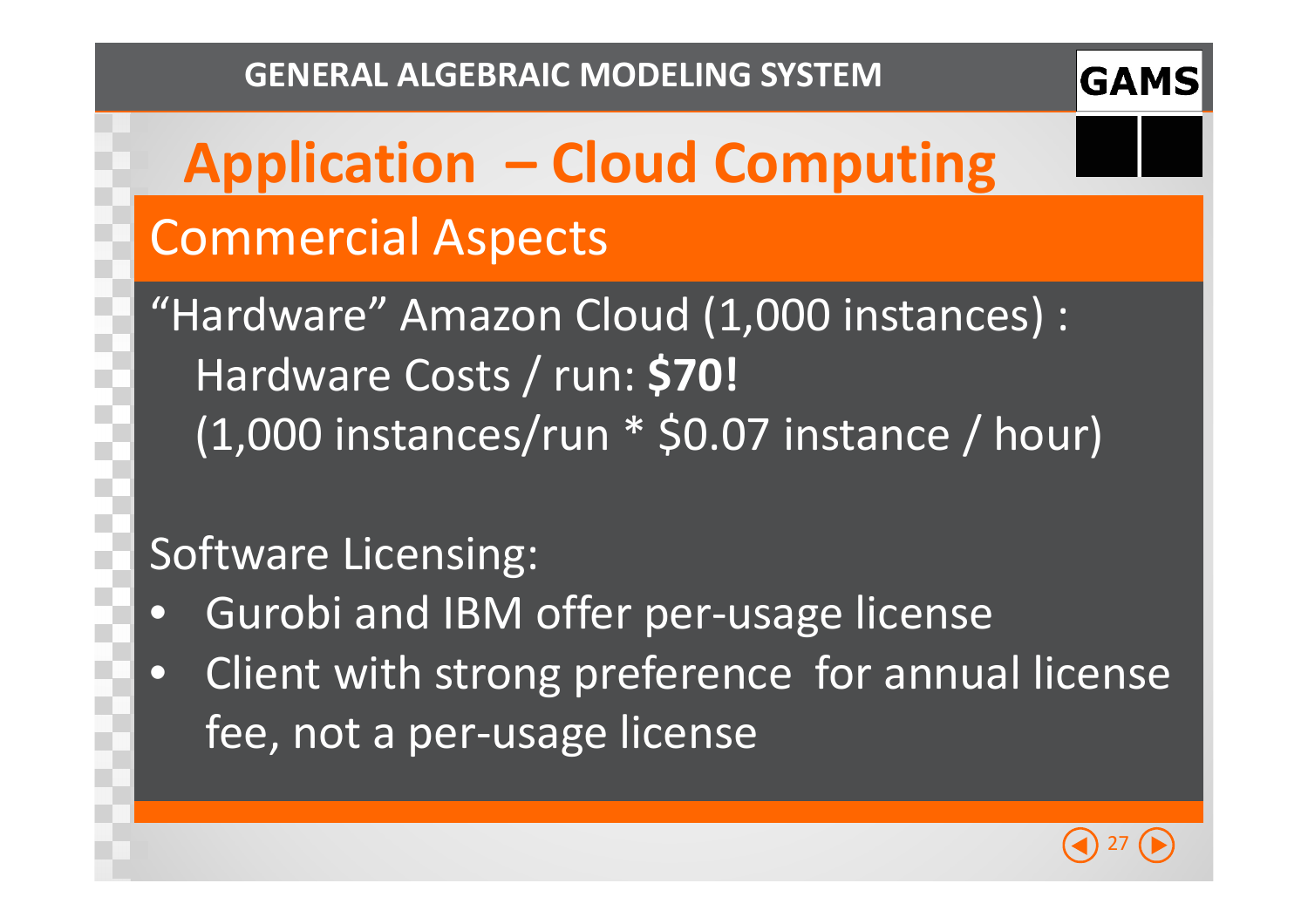

# **Application – Cloud Computing** 45 Provided Model Instances

- $\bullet$  Statistics:
	- $\bullet$ 163,608 – 1,959,550 rows
	- •84,930 – 983,587 var. (32,240-258,796 dis.)
	- •447,537 – 6,068,729 NZ
- CPLEX, SCIP, and CBC
- 60 minutes, gap max. 1% $\bullet$
- Manual option tuning for SCIP (thanks to Gerald  $\bullet$ Gamrath & Ambros Gleisner)

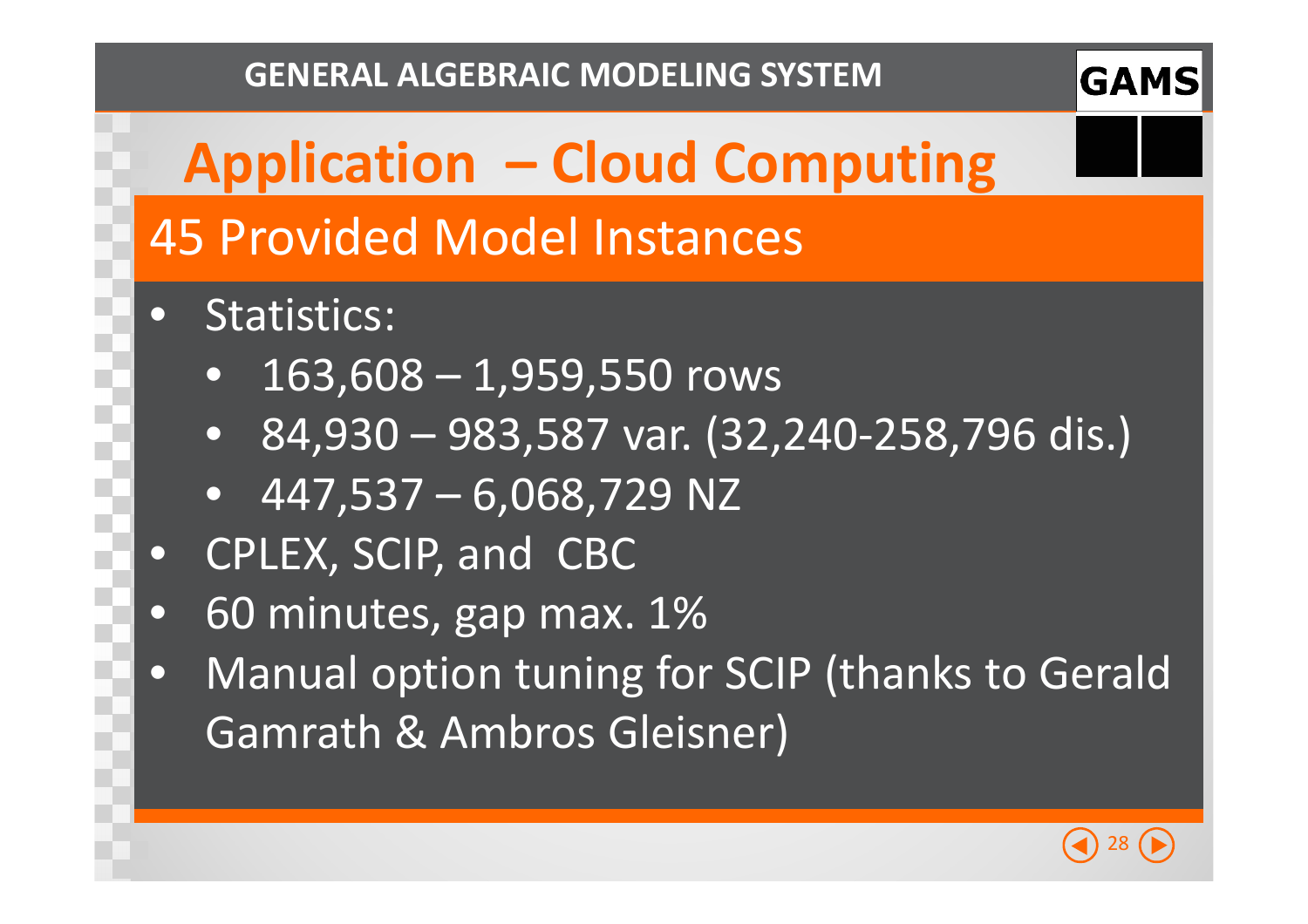# **Application – Cloud Computing** Results

- $\bullet$ CPLEX: All instances solved to optimality
- $\bullet$  SCIP:
	- Could solve all 45 instances
	- $\bullet$ But: After 60 min. 2 instances with gap > 20%
- $\bigodot$  CBC:
	- $\bullet$ Did also well
	- • But: After 60 min. no solution for some instances (< 10%)

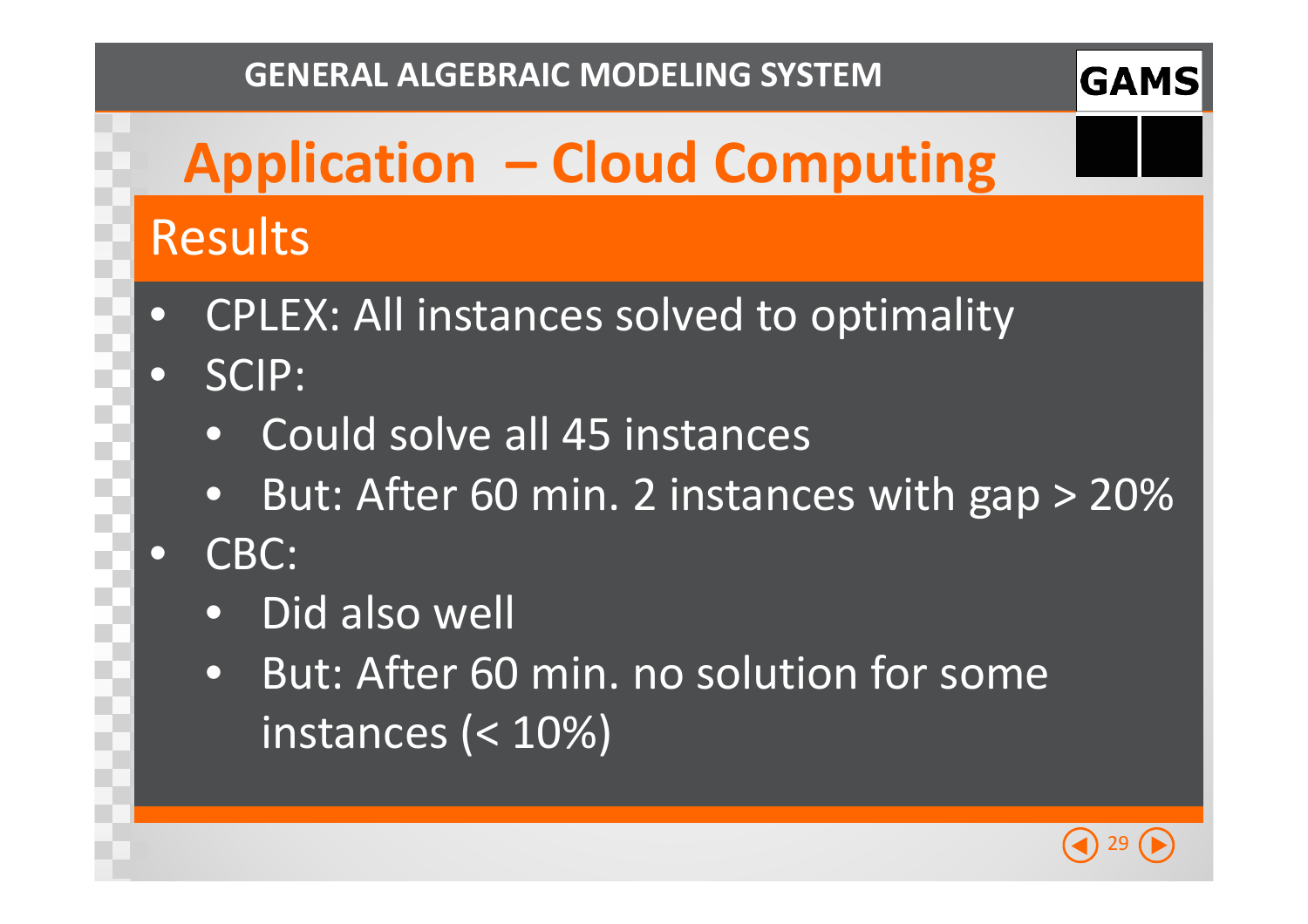# **Application – Cloud Computing** Proposed Strategy

- $\bullet$  Run all instances simultanuesly with SCIP and CBC
	- *"hardware" costs: \$0,07 per instance hour*
- $\bullet$ After 60 minutes take the best solution
- $\bullet$ • If necessary solve "difficult" instances with CPLEX (outside the cloud)